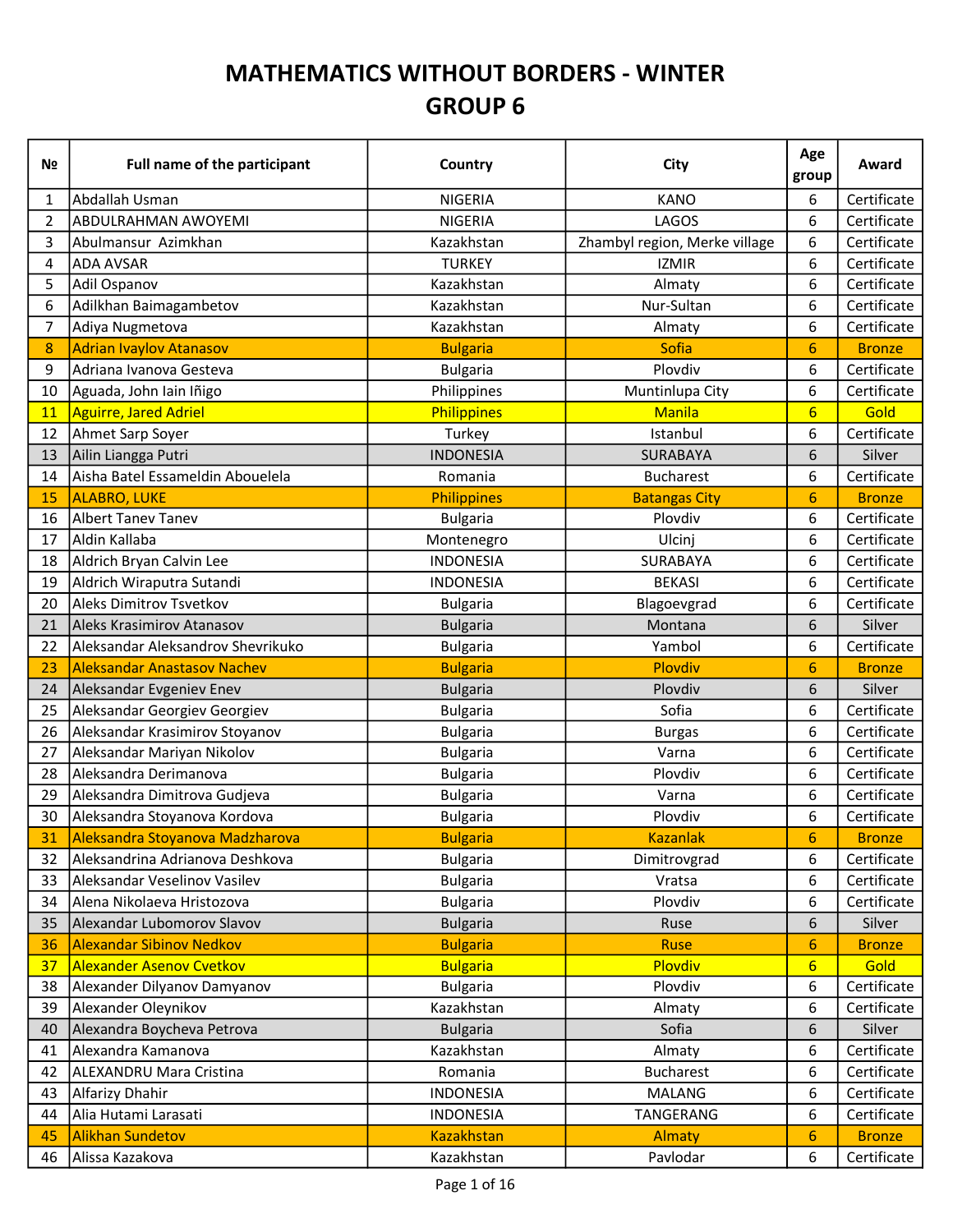| 47       | Alizhan Zhumali                               | Kazakhstan                       | Almaty                        | 6               | Certificate         |
|----------|-----------------------------------------------|----------------------------------|-------------------------------|-----------------|---------------------|
| 48       | Allanazarov Botir                             | Uzbekistan                       | Tashkent                      | 6               | Certificate         |
| 49       | Allanazarov Samir                             | Uzbekistan                       | Tashkent                      | 6               | Certificate         |
| 50       | <b>ALTAN PAMIR ALTUG</b>                      | <b>TURKEY</b>                    | <b>IZMIR</b>                  | 6               | <b>Bronze</b>       |
| 51       | Aman Akhmatov                                 | Kazakhstan                       | Almaty                        | 6               | Certificate         |
| 52       | Ambrozie Ioana Lisa                           | Romania                          | <b>Bucharest</b>              | 6               | Certificate         |
| 53       | Amir Amirkhan                                 | Kazakhstan                       | Almaty                        | 6               | Certificate         |
| 54       | <b>Amirkhan Kudaibergenov</b>                 | <b>Kazakhstan</b>                | <b>Nur-Sultan</b>             | 6               | <b>Bronze</b>       |
| 55       | Ana Andreeva Todorova                         | <b>Bulgaria</b>                  | Ruse                          | 6               | Certificate         |
| 56       | Andrea Bozovic                                | Montenegro                       | Spuz-Danilovgrad              | 6               | Certificate         |
| 57       | Andrea Miroslavova Nikolova                   | <b>Bulgaria</b>                  | Sofia                         | 6               | Certificate         |
| 58       | Andrei Onu                                    | Romania                          | <b>Bucharest</b>              | 6               | Certificate         |
| 59       | Andrei Vladimirov Georgiev                    | <b>Bulgaria</b>                  | Sofia                         | 6               | Certificate         |
| 60       | Andrew Lionel Iskandar                        | <b>INDONESIA</b>                 | <b>BELINYU</b>                | 6               | Silver              |
| 61       | Andrey Yavorov Voynov                         | <b>Bulgaria</b>                  | Stara Zagora                  | 6               | Certificate         |
| 62       | Angel Stefanov Hristov                        | <b>Bulgaria</b>                  | Sofia                         | 6               | Certificate         |
| 63       | Anita Issayeva                                | <b>Kazakhstan</b>                | Almaty                        | 6               | <b>Bronze</b>       |
| 64       | Ann Chidera Ekunie                            | <b>NIGERIA</b>                   | <b>KANO</b>                   | 6               | Certificate         |
| 65       | Anna Stanislavova Smilkova                    | <b>Bulgaria</b>                  | Sofia                         | 6               | Silver              |
| 66       | Antoan Nikolaev Simov                         | <b>Bulgaria</b>                  | Vratsa                        | 6               | Certificate         |
| 67       | Antoan Nikolov Nikolov                        | <b>Bulgaria</b>                  | Plovdiv                       | 6               | Certificate         |
| 68       | Anton Galinov Georgiev                        | <b>Bulgaria</b>                  | Sofia                         | 6               | Silver              |
| 69       | <b>Antoni Ivanov</b>                          | <b>Bulgaria</b>                  | Sofia                         | 6               | <b>Bronze</b>       |
| 70       | Anuar Agybayev                                | Kazakhstan                       | Nur-Sultan                    | 6               | Silver              |
| 71       | Anzhelina Petrova Semizova                    | <b>Bulgaria</b>                  | Varna                         | 6               | Certificate         |
| 72       |                                               |                                  |                               | 6               | Certificate         |
| 73       | Apostol Atanasov Kaishev<br><b>AREN OKTEM</b> | <b>Bulgaria</b><br><b>TURKEY</b> | Panagyurishte<br><b>IZMIR</b> | 6               | <b>Bronze</b>       |
| 74       | Arina Vasileva Nedelcheva                     | <b>Bulgaria</b>                  | Sofia                         | 6               | Certificate         |
| 75       | Arkana                                        | <b>INDONESIA</b>                 | BALIKPAPAN                    | 6               | Certificate         |
| 76       | Arna Zenth Setyo Aida                         | <b>INDONESIA</b>                 | <b>MALANG</b>                 | 6               | Certificate         |
| 77       | Artem Akselrod                                | Australia                        | Perth                         | 6               | Certificate         |
|          |                                               | <b>Kazakhstan</b>                | Pavlodar                      |                 |                     |
| 78       | <b>Artyom Balashov</b>                        |                                  |                               | 6               | <b>Bronze</b>       |
| 79<br>80 | Aruna Amangeldi                               | Kazakhstan                       | Zhambyl region, Merke village | 6               | Certificate<br>Gold |
|          | Aryaguna Djoyo Agastyo                        | <b>INDONESIA</b>                 | <b>BEKASI</b>                 | $6\overline{6}$ |                     |
| 81       | Arzaga, James                                 | Philippines                      | Quezon City                   | 6               | Certificate         |
| 82       | Asanali Rakymzhan                             | Kazakhstan                       | Nur-Sultan                    | 6               | Certificate         |
| 83       | Aset Nyshanbay                                | Kazakhstan                       | Almaty                        | 6               | Certificate         |
| 84       | <b>Asla Reyhan Ahmed</b>                      | <b>Bulgaria</b>                  | Isperih                       | 6               | <b>Bronze</b>       |
| 85       | Aslan Arystanbekov                            | Kazakhstan                       | Almaty                        | 6               | Certificate         |
| 86       | Asylbek Ali                                   | Kazakhstan                       | Nur-Sultan                    | 6               | Certificate         |
| 87       | <b>Atay Kairdinov</b>                         | Kyrgyzstan                       | <b>Bishkek</b>                | $6\phantom{.}6$ | Gold                |
| 88       | Aurellius Elvic Anthony                       | <b>INDONESIA</b>                 | <b>BALIKPAPAN</b>             | 6               | Certificate         |
| 89       | Aviana Ivanova Gasheva                        | <b>Bulgaria</b>                  | Plovdiv                       | $6\overline{6}$ | Gold                |
| 90       | <b>AYOMIDE SMITH</b>                          | <b>NIGERIA</b>                   | LAGOS                         | 6               | Silver              |
| 91       | <b>AYSE YUCESOY</b>                           | <b>TURKEY</b>                    | <b>IZMIR</b>                  | 6               | Certificate         |
| 92       | Ballatan, Nathan James                        | Philippines                      | Quezon City                   | 6               | Certificate         |
| 93       | Baris Gunay Ozenoglu                          | Turkey                           | Istanbul                      | 6               | Certificate         |
| 94       | Barruga, Trevor Achilles                      | Philippines                      | Makati City                   | 6               | Certificate         |
| 95       | Bella Barash Karasyuleymanova                 | <b>Bulgaria</b>                  | Gorna Oryahovitsa             | 6               | Certificate         |
| 96       | Beloslava Kalinova Ivanova                    | <b>Bulgaria</b>                  | Plovdiv                       | 6               | <b>Bronze</b>       |
| 97       | <b>Ben Debattista</b>                         | <b>Malta</b>                     | Pembroke                      | 6               | <b>Bronze</b>       |
| 98       | <b>Benediktus Gilbert Alexander</b>           | <b>INDONESIA</b>                 | <b>PONTIANAK</b>              | $6\overline{6}$ | Gold                |
| 99       | Berk Gyunesh Ibryam                           | <b>Bulgaria</b>                  | Isperih                       | 6               | Certificate         |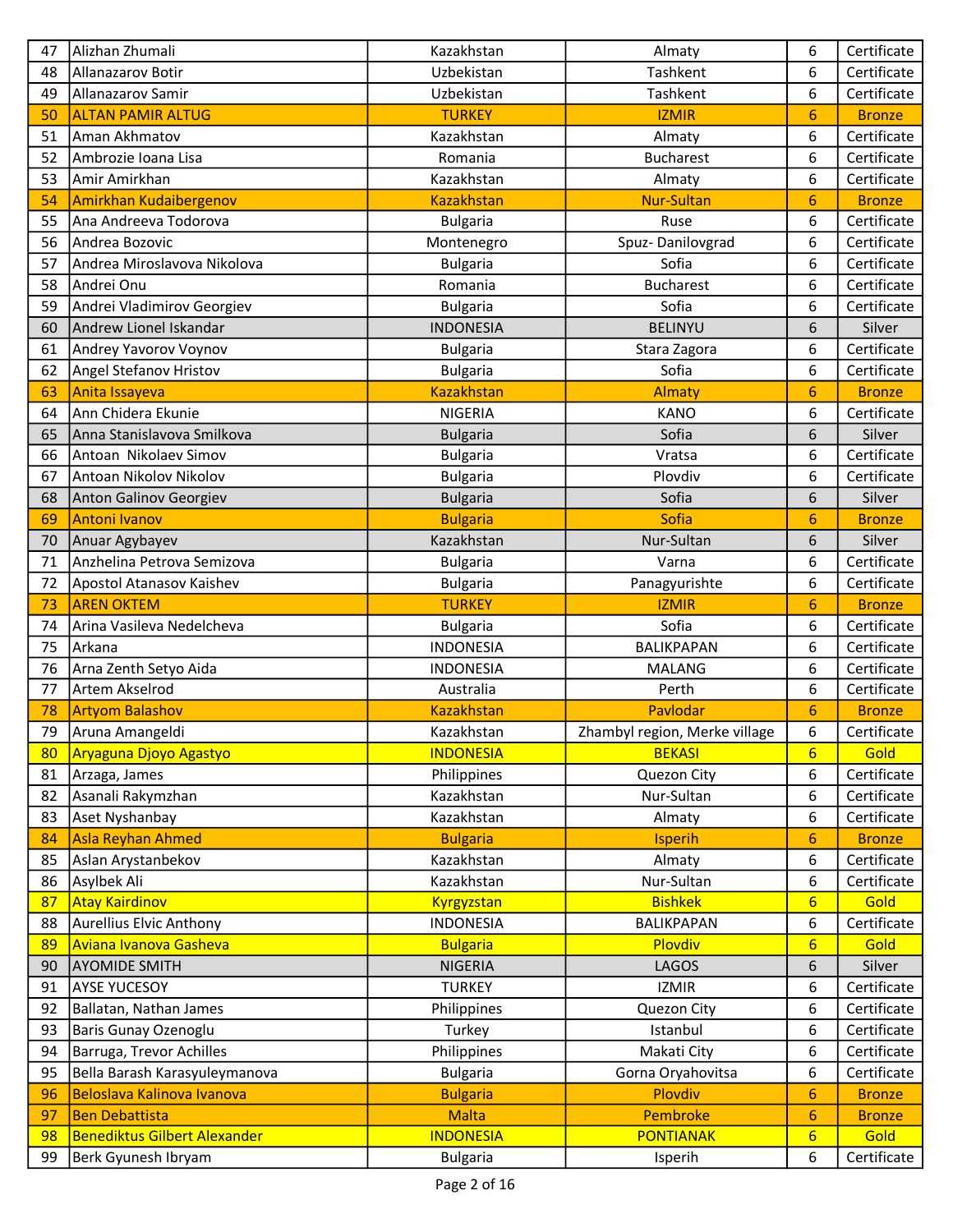|            | 100   Bersamin Jr., Luis Isidro   | Philippines      | Muntinlupa City    | 6               | Certificate   |
|------------|-----------------------------------|------------------|--------------------|-----------------|---------------|
| 101        | Bima Arya Sigit Wicaksana         | <b>INDONESIA</b> | <b>BEKASI</b>      | 6               | Certificate   |
| 102        | Biryukov Il'ya                    | <b>Russia</b>    | Elizovo            | 6               | <b>Bronze</b> |
|            | 103 BOLUWATIFE OGUNDELE           | <b>NIGERIA</b>   | <b>ABUJA</b>       | 6               | Certificate   |
| 104        | <b>Boril Stefanov Dimitrov</b>    | <b>Bulgaria</b>  | Sofia              | 6               | <b>Bronze</b> |
|            | 105 Borimir Delyanov Bumbalov     | <b>Bulgaria</b>  | Kazanlak           | 6               | Certificate   |
| 106        | Borimir Yordanov Kovachev         | <b>Bulgaria</b>  | Sofia              | 6               | Certificate   |
| 107        | <b>Boris Genov Petkov</b>         | <b>Bulgaria</b>  | Plovdiv            | 6               | <b>Bronze</b> |
| 108        | Boris Georgiev Totev              | <b>Bulgaria</b>  | Plovdiv            | 6               | Silver        |
| 109        | Boris Ludmilov Stamenov           | <b>Bulgaria</b>  | Dimitrovgrad       | 6               | Certificate   |
| 110        | Boris Marinski                    | <b>Bulgaria</b>  | Sofia              | 6               | Certificate   |
| 111        | Boris Nikolaev Dimitrov           | <b>Bulgaria</b>  | Varna              | 6               | Certificate   |
| 112        | Boris Nikolaev Ninov              | <b>Bulgaria</b>  | Vratsa             | 6               | Certificate   |
| 113        | Boris Nikolov Anev                | <b>Bulgaria</b>  | Plovdiv            | 6               | Certificate   |
| 114        | Boris Panayotov Kirilov           | <b>Bulgaria</b>  | Varna              | 6               | Certificate   |
| 115        | Boris Radoslav Porozhanov         | <b>Bulgaria</b>  | Sofia              | 6               | Certificate   |
| 116        | Boris Stoilov Raykov              | <b>Bulgaria</b>  | Plovdiv            | 6               | Certificate   |
| 117        | Boris Svetlozar Minov             | <b>Bulgaria</b>  | Varna              | 6               | Certificate   |
| 118        | Boris Taslitschi                  | Romania          | <b>Bucharest</b>   | 6               | Certificate   |
| 119        | Boris Todorov Todorov             | <b>Bulgaria</b>  | Dobrich            | 6               | Certificate   |
| 120        | <b>Boris Valeri Todorov</b>       | <b>Bulgaria</b>  | Blagoevgrad        | 6               | <b>Bronze</b> |
| 121        | Boris Veselinov Angelov           | <b>Bulgaria</b>  | Varna              | 6               | Certificate   |
| 122        | Boris Yordanov Dochev             | <b>Bulgaria</b>  | Silistra           | 6               | Certificate   |
| 123        | Borislav Aleksandrov Mladenov     | <b>Bulgaria</b>  | Vidin              | 6               | Certificate   |
| 124        | <b>Borislav Dimitrov Boydev</b>   | <b>Bulgaria</b>  | Sofia              | 6               | <b>Bronze</b> |
| 125        | <b>Borislav Hristov Kozarov</b>   | <b>Bulgaria</b>  | Plovdiv            | 6               | <b>Bronze</b> |
| 126        | Borislav Petrov Petrov            | <b>Bulgaria</b>  | Sofia              | 6               | Certificate   |
| 127        | Borislav Stanimirov Dochev        | <b>Bulgaria</b>  | Sofia              | 6               | Silver        |
| <b>128</b> | Boryana Dimitrova Barbova         | <b>Bulgaria</b>  | Varna              | $6\overline{6}$ | Gold          |
| 129        | Boshidara Velkova Velkova         | <b>Bulgaria</b>  | Kazanlak           | 6               | Certificate   |
| 130        | <b>Boyan Hristov Keleshev</b>     | <b>Bulgaria</b>  | Plovdiv            | 6               | <b>Bronze</b> |
| 131        | Boyan Petrov Nonkin               | <b>Bulgaria</b>  | Levski             | 6               | Certificate   |
|            | 132 Boyan Slavov Peev             | <b>Bulgaria</b>  | Sofia              | 6               | Silver        |
|            | 133 Boyan Veselinov Naydenov      | <b>Bulgaria</b>  | Plovdiv            | 6               | Certificate   |
| 134        | Bozhidar Ivanov Toshev            | <b>Bulgaria</b>  | Pavel banya        | 6               | Certificate   |
| 135        | <b>Bozhidar Preslavov Peychev</b> | <b>Bulgaria</b>  | Silistra           | 6               | <b>Bronze</b> |
| 136        | Bozhidara Dimitrova Georgieva     | <b>Bulgaria</b>  | Varna              | 6               | Certificate   |
| 137        | Bozhidara Miloshova Uzunova       | <b>Bulgaria</b>  | Dupnitsa           | 6               | Certificate   |
| 138        | Bozhidara Nikolaeva Gadzheva      | <b>Bulgaria</b>  | Plovdiv            | 6               | <b>Bronze</b> |
| 139        | Bozhidara Nikolaeva Gosheva       | <b>Bulgaria</b>  | Sofia              | 6               | Certificate   |
| 140        | Bozhidara Todorova Nikolova       | <b>Bulgaria</b>  | Sofia              | 6               | Certificate   |
| 141        | Bozhidara Venelinova Shtarkovska  | <b>Bulgaria</b>  | Svishtov           | 6               | Silver        |
| 142        | Bryan Clement Kusdiantoro         | <b>INDONESIA</b> | SURABAYA           | 6               | Certificate   |
| 143        | Byanka Tsvetanova Paskaleva       | <b>Bulgaria</b>  | <b>Burgas</b>      | 6               | Certificate   |
| 144        | Cabigas, Marco Angelo             | Philippines      | Mandaue City       | 6               | Certificate   |
| 145        | CABIGON, ANDREW LORENZ            | Philippines      | Mandaue City       | 6               | Certificate   |
| 146        | Celebrado, Athena                 | Philippines      | Naga City          | 6               | Certificate   |
| 147        | CEM SELAMET                       | <b>TURKEY</b>    | <b>IZMIR</b>       | 6               | Certificate   |
| 148        | Chanoh Song                       | Canada           | Toronto            | 6               | Silver        |
| 149        | <b>CHIMDI OKUDO</b>               | <b>NIGERIA</b>   | <b>ABUJA</b>       | $6\phantom{1}6$ | <b>Bronze</b> |
| 150        | Chiu, Hannah Isabelle             | Philippines      | <b>Taguig City</b> | 6               | Certificate   |
| 151        | Christian Julius Hidajat          | <b>INDONESIA</b> | <b>BANDUNG</b>     | 6               | Certificate   |
| 152        | Chua, Denise Phoebe               | Philippines      | <b>Manila</b>      | 6               | <b>Bronze</b> |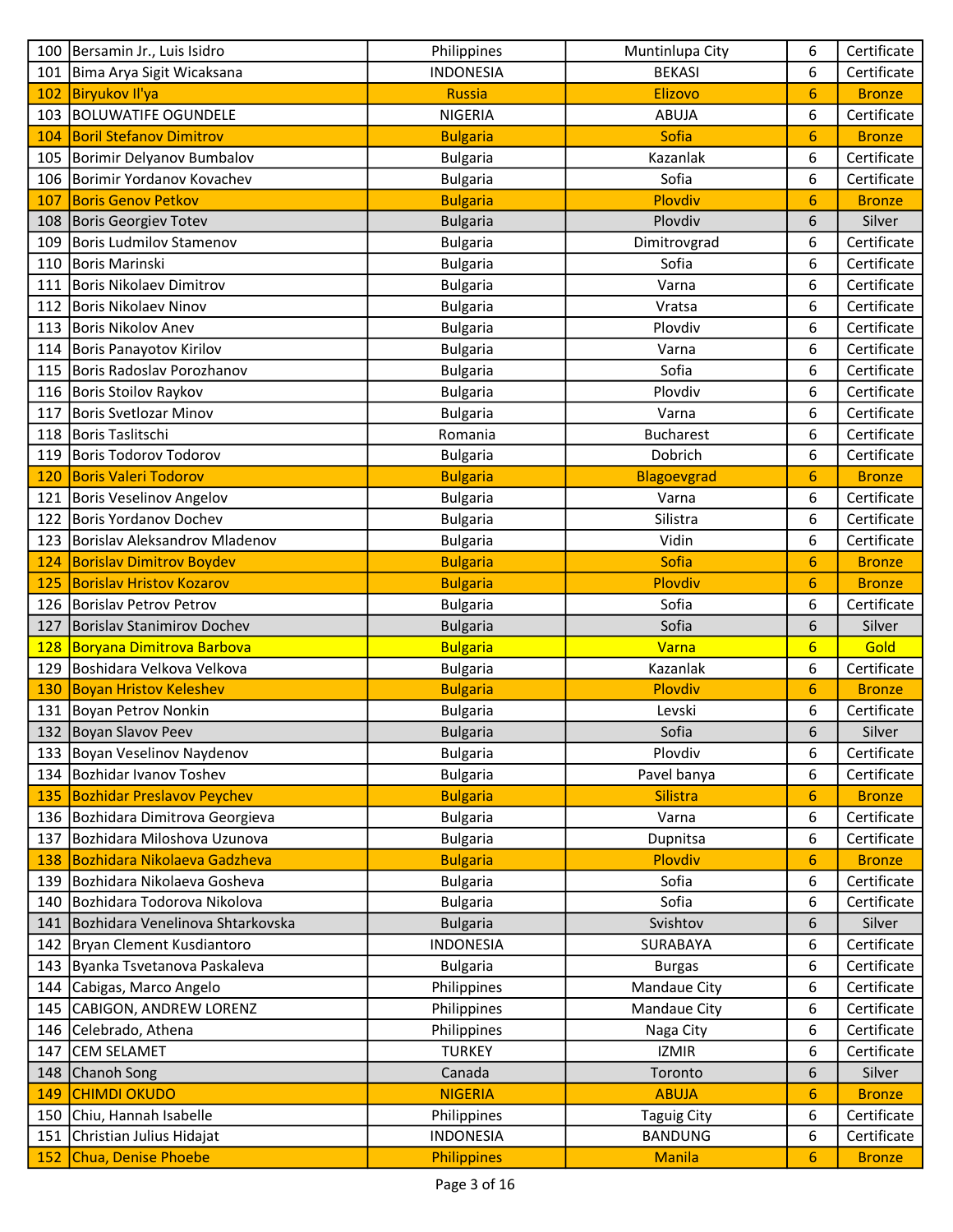| 153        | Chunpeng, Laira Caylee           | Philippines                 | <b>Taguig City</b>            | 6               | <b>Bronze</b> |
|------------|----------------------------------|-----------------------------|-------------------------------|-----------------|---------------|
|            | 154 Cortez, Eric Nathaniel       | Philippines                 | Iriga City                    | 6               | Certificate   |
| 155        | Cristobal, Maria Samantha        | Philippines                 | <b>Iloilo City</b>            | $6\overline{6}$ | Gold          |
|            | 156 Cruz, Jairus Alfred          | Philippines                 | Makati City                   | 6               | Certificate   |
| 157        | Cueto, D' Rafaelle Sofia         | Philippines                 | <b>Batangas City</b>          | 6               | Certificate   |
|            | 158 Cvetemira Mancheva Baicheva  | <b>Bulgaria</b>             | <b>Burgas</b>                 | 6               | Certificate   |
| 159        | Damir Kamalov                    | Kazakhstan                  | Almaty                        | 6               | Silver        |
| 160        | Dana Bubeyeva                    | <b>Kazakhstan</b>           | Almaty                        | 6               | <b>Bronze</b> |
| 161        | <b>Danail Georgiev Dimitrov</b>  | <b>Bulgaria</b>             | <b>Kazanlak</b>               | $6\phantom{1}$  | <b>Bronze</b> |
| 162        | Danail Viktorov Ivanov           | <b>Bulgaria</b>             | <b>Burgas</b>                 | 6               | Certificate   |
| 163        | DANG HONG SON                    | <b>VIETNAM</b>              | <b>HAI PHONG</b>              | 6               | Certificate   |
| 164        | Daniel Askar                     | Kazakhstan                  | Zhambyl region, Merke village | 6               | Certificate   |
|            | 165 Daniel Iliyan Petrov         | <b>Bulgaria</b>             | Sofia                         | 6               | Silver        |
|            | 166   Daniel Stoyanov Delov      | <b>Bulgaria</b>             | Plovdiv                       | 6               | Certificate   |
|            | 167   Daniel Yonkov Kapitanov    | <b>Bulgaria</b>             | Plovdiv                       | 6               | Certificate   |
| 168        | Daniel Deanov Georgiev           | <b>Bulgaria</b>             | Ruse                          | 6               | Silver        |
| 169        | Daniela Dimitrova Tsvyatkova     | <b>Bulgaria</b>             | Sofia                         | 6               | <b>Bronze</b> |
|            | 170 Danilo Knezevic              | Montenegro                  | Bar                           | 6               | Certificate   |
| 171        | Dara Marianova Nikolova          | <b>Bulgaria</b>             | Plovdiv                       | 6               | Silver        |
| 172        | Daria Radoslav Krumova           | <b>Bulgaria</b>             | Sofia                         | 6               | Certificate   |
| 173        | Daria Stoicheva Penkova          | <b>Bulgaria</b>             | Plovdiv                       | 6               | Silver        |
| 174        | <b>Dario Todorov Tasev</b>       | <b>Bulgaria</b>             | <b>Pernik</b>                 | 6               | <b>Bronze</b> |
| 175        | Darius Ciuca                     | Romania                     | <b>Bucharest</b>              | 6               | Certificate   |
| 176        | Dauzhan Beketov                  | <b>Kazakhstan</b>           | Almaty                        | 6               | Gold          |
| 177        | DAVID AJAO                       | <b>NIGERIA</b>              | LAGOS                         | 6               | Certificate   |
| 178        | David Danielov Stoyanov          | <b>Bulgaria</b>             | Vidin                         | 6               | Certificate   |
| 179        | David Ivanov Mishev              | <b>Bulgaria</b>             | Sofia                         | 6               | Certificate   |
| 180        | David Jordanov                   | <b>Bulgaria</b>             | Sofia                         | 6               | Certificate   |
|            | 181   David Plamenov Boev        | <b>Bulgaria</b>             | Varna                         | 6               | Certificate   |
|            | 182   Davud Ismailov Yumerov     | <b>Bulgaria</b>             | Sliven                        | 6               | Silver        |
| 183        | Dayana Plamenova Georgieva       | <b>Bulgaria</b>             | Botevgrad                     | 6               | Certificate   |
|            | 184 Defne Murad Murad            | <b>Bulgaria</b>             | Sofia                         | 6               | Silver        |
|            | 185   Defne Myumyun Mehmed       | <b>Bulgaria</b>             | Momchilgrad                   | 6               | Certificate   |
|            | 186   Delos Santos, John Michael | Philippines                 | Quezon City                   | 6               | Certificate   |
| 187        | Delos Santos, Vienne Stephanie   | Philippines                 | <b>Batangas City</b>          | 6               | Silver        |
| <b>188</b> | <b>DEMIR ERCETIN</b>             | <b>TURKEY</b>               | <b>IZMIR</b>                  | 6               | Gold          |
| 189        | Denis Aleksandrov Nenkov         | <b>Bulgaria</b>             | Sofia                         | 6               | Certificate   |
| 190        | <b>Denis Gyunay Aptula</b>       | <b>Bulgaria</b>             | Varna                         | 6               | <b>Bronze</b> |
| 191        | Denis Resulbegovic               | Montenegro                  | Bar                           | 6               | Certificate   |
| <u>192</u> | Denislav Nikolaev Tsenov         | <b>Bulgaria</b>             | <b>Vratsa</b>                 | $6\overline{6}$ | Gold          |
| 193        | Denislav Georgiev Uzunov         | <b>Bulgaria</b>             | Plovdiv                       | 6               | Silver        |
| 194        | Denislav Miroslavov Maksimov     | <b>Bulgaria</b>             | Sofia                         | 6               | <b>Bronze</b> |
| <b>195</b> | Denislav Mladenov Manev          | <b>Bulgaria</b>             | Gabrovo                       | $6\overline{}$  | Gold          |
| 196        | Denislav Nikolay Zhechev         | <b>Bulgaria</b>             | <b>Burgds</b>                 | 6               | Certificate   |
| 197        | Denislav Yordanov Kanov          | <b>Bulgaria</b>             | Sofia                         | 6               | Certificate   |
| 198        | Denislava Minkova Petrishka      | <b>Bulgaria</b>             | Panagyurishte                 | 6               | Certificate   |
| 199        | Deniz Ahmet Yener Soydan         | <b>Bulgaria</b>             | Plovdiv                       | 6               | Certificate   |
| 200        | Denzel Sciberras                 | Malta                       | Pembroke                      | 6               | Certificate   |
| 201        | Desislava Todorova Zhekova       | <b>Bulgaria</b>             | Silistra                      | 6               | Certificate   |
| 202        | Desislava Dimitrova Bezdeva      | <b>Bulgaria</b>             | <b>Ruse</b>                   | 6               | <b>Bronze</b> |
| 203        | Despina Milance Ginova           | Republic of North Macedonia | Radovis                       | 6               | Certificate   |
| 204        | Dewi Sekarayu Tjandrawulan       | <b>INDONESIA</b>            | <b>KOTA KEDIRI</b>            | 6               | Certificate   |
| 205        | Deya Ilieva Ontsova              | <b>Bulgaria</b>             | Sofia                         | 6               | Certificate   |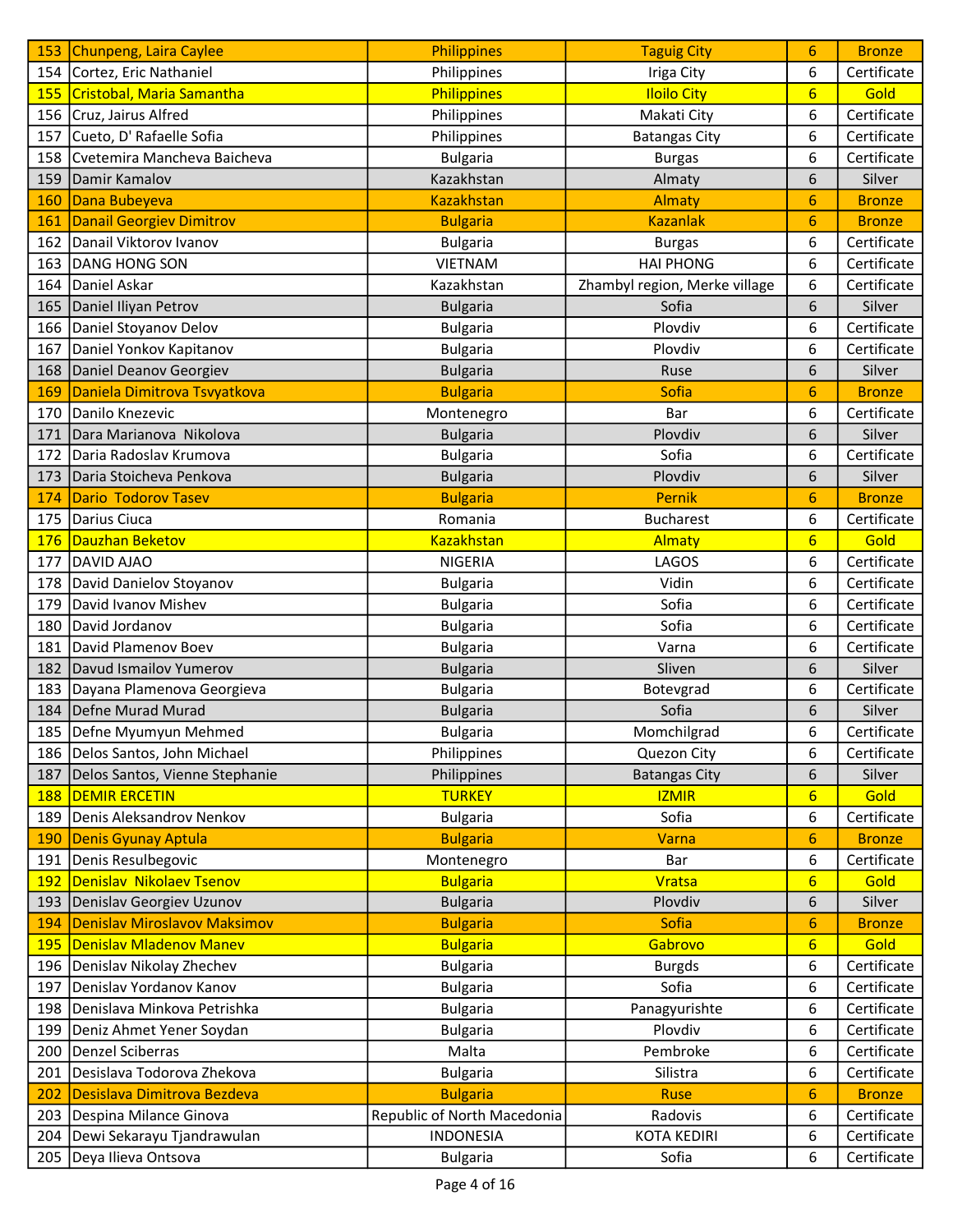|     | 206   Deyan Antoanov Naydenov                           | <b>Bulgaria</b>                    | Sofia             | 6               | Certificate   |
|-----|---------------------------------------------------------|------------------------------------|-------------------|-----------------|---------------|
| 207 | <b>Deyan Georgiev Georgiev</b>                          | <b>Bulgaria</b>                    | Sofia             | $6\overline{6}$ | Gold          |
| 208 | Deyan Kirilov Golosmanov                                | <b>Bulgaria</b>                    | Sofia             | 6               | Certificate   |
|     | 209   Deyan Nikolaev Penelov                            | <b>Bulgaria</b>                    | Panagyurishte     | 6               | Certificate   |
| 210 | Diana Kostadinova Stancheva                             | <b>Bulgaria</b>                    | Sofia             | 6               | Certificate   |
| 211 | Diana Svetoslavova Dimitrova                            | <b>Bulgaria</b>                    | Sofia             | 6               | Certificate   |
| 212 | Diana Tsapenko                                          | Kazakhstan                         | Almaty            | 6               | Certificate   |
| 213 | Dimana Biserova Dimitrova                               | <b>Bulgaria</b>                    | Plovdiv           | 6               | Silver        |
|     | 214   Dimana Borislavova Goranova                       | <b>Bulgaria</b>                    | Plovdiv           | 6               | Certificate   |
|     | 215 Dimana Krasimirova Amesheva                         | <b>Bulgaria</b>                    | Kazanlak          | 6               | Certificate   |
|     | 216   Dimana Rumenova Georgieva                         | <b>Bulgaria</b>                    | Kazanlak          | 6               | Certificate   |
| 217 | Dimitar Dimitrov Popov                                  | <b>Bulgaria</b>                    | Samokov           | 6               | Certificate   |
| 218 | <b>Dimitar Dimitrov Stankov</b>                         | <b>Bulgaria</b>                    | Plovdiv           | 6               | <b>Bronze</b> |
| 219 | Dimitar Georgiev Kalachov                               | <b>Bulgaria</b>                    | Plovdiv           | 6               | Silver        |
| 220 | <b>Dimitar Hristov Hristov</b>                          | <b>Bulgaria</b>                    | <b>Kazanlak</b>   | 6               | <b>Bronze</b> |
| 221 | Dimitar Kirov Raychev                                   | <b>Bulgaria</b>                    | Varna             | 6               | Certificate   |
|     | 222   Dimitar Stoyanov Andreev                          | <b>Bulgaria</b>                    | <b>Burgas</b>     | 6               | Certificate   |
|     | 223   Dimitar Stoyanov Minchev                          | <b>Bulgaria</b>                    | Sofia             | 6               | Certificate   |
| 224 | Dimitar Veselinov Vladimirov                            | <b>Bulgaria</b>                    | Shumen            | 6               | Certificate   |
| 225 | Dimitar Zhivkov Ivanov                                  | <b>Bulgaria</b>                    | Plovdiv           | 6               | <b>Bronze</b> |
| 226 | Dimitar Rosislavov Bocharov                             | <b>Bulgaria</b>                    | <b>Ruse</b>       | 6               | Gold          |
| 227 | Divna Elean Zanzova                                     | <b>Bulgaria</b>                    | Plovdiv           | 6               | Silver        |
| 228 | Divna Svilen Ditmar                                     | <b>Bulgaria</b>                    | Sofia             | 6               | Certificate   |
| 229 | Diyan Mihaylov Denkov                                   | <b>Bulgaria</b>                    | Dobrich           | 6               | Certificate   |
| 230 | <b>DO DUY HAI</b>                                       | <b>VIETNAM</b>                     | <b>HAI PHONG</b>  | 6               | <b>Bronze</b> |
| 231 | DO NGOC CAM TU                                          | <b>VIETNAM</b>                     | <b>HAI PHONG</b>  | 6               | Certificate   |
|     | 232 Dobromira Miroslavova Bacheva                       | <b>Bulgaria</b>                    | Sofia             | 6               | Certificate   |
| 233 | Dorian Svetlozarov Stefanov                             | <b>Bulgaria</b>                    | Silistra          | 6               | Silver        |
|     | 234   DORUK CAN                                         | <b>TURKEY</b>                      | <b>IZMIR</b>      | 6               | Certificate   |
| 235 | Dragomir Hristov Slavov                                 | <b>Bulgaria</b>                    | Sofia             | 6               | Silver        |
|     | 236   Dzhan Reyhanov Ridvanov                           | <b>Bulgaria</b>                    | Isperih           | 6               | Certificate   |
| 237 | Ekaterina Angelova Kostova                              | <b>Bulgaria</b>                    | Sofia             | 6               | Certificate   |
|     | 238 Ekaterina Georgieva Kruneva                         | <b>Bulgaria</b>                    | Sofia             | 6               | Certificate   |
|     | 239 Ela Nasirli                                         | Turkey                             | Istanbul          | 6               | Certificate   |
|     | 240 Elena Atanasova Zhelyazkova                         | <b>Bulgaria</b>                    | <b>Burgas</b>     | 6               | Certificate   |
|     | 241 Elena Georgieva Pasheva                             | <b>Bulgaria</b>                    | Sofia             | 6               | Silver        |
|     | 242 Eleonora Nikolaeva Petkova                          | <b>Bulgaria</b>                    | Gorna Oryahovitsa | 6               | Silver        |
|     | 243 Eleonora Rosenova Vuchkova                          | <b>Bulgaria</b>                    | Kyustendil        | 6               | Certificate   |
| 244 | Elia Vladimirova Uzunova                                | <b>Bulgaria</b>                    | <b>Shumen</b>     | 6               | <b>Bronze</b> |
|     | 245 ELIF OZCAN                                          | <b>TURKEY</b>                      | <b>IZMIR</b>      | 6               | Certificate   |
|     | 246 Elisabetta Casale                                   | <b>Bulgaria</b>                    | Stara Zagora      | 6               | Certificate   |
|     | 247 Elisaveta Aleksandrova Grigorova                    | <b>Bulgaria</b>                    | Sofia             | 6               | Certificate   |
|     | 248 Elisaveta Milenova Milanova                         | <b>Bulgaria</b>                    | Ruse              | 6               | Certificate   |
|     | 249 Elitsa Georgieva Shopova                            | <b>Bulgaria</b>                    | <b>Burgas</b>     | 6               | Certificate   |
|     | 250 Elitsa Jorova Belcheva                              |                                    | Kazanlak          | 6               | Certificate   |
|     | 251 Elitsa Milcheva Uzunova                             | <b>Bulgaria</b><br><b>Bulgaria</b> | Sofia             | 6               | Certificate   |
|     | 252 Elizaveta Fedotova                                  | Australia                          | Perth             | 6               | Certificate   |
| 253 |                                                         |                                    | Dimitrovgrad      | 6               | Certificate   |
|     | Ema Evgenieva Mironova                                  | <b>Bulgaria</b>                    | Vidin             |                 | Certificate   |
| 254 | Emil Borislavov Borisov<br>255 Emili Vasileva Sinkulova | <b>Bulgaria</b>                    | Sofia             | 6               | Certificate   |
|     | 256 EmiliaTsvetanova Ovcharova                          | <b>Bulgaria</b>                    |                   | 6               | Silver        |
| 257 | Emin Makhmudov                                          | <b>Bulgaria</b><br>Kazakhstan      | Blagoevgrad       | 6               | Certificate   |
|     |                                                         |                                    | Almaty            | 6               |               |
|     | 258 ENGIN ATES                                          | <b>TURKEY</b>                      | <b>IZMIR</b>      | 6               | Certificate   |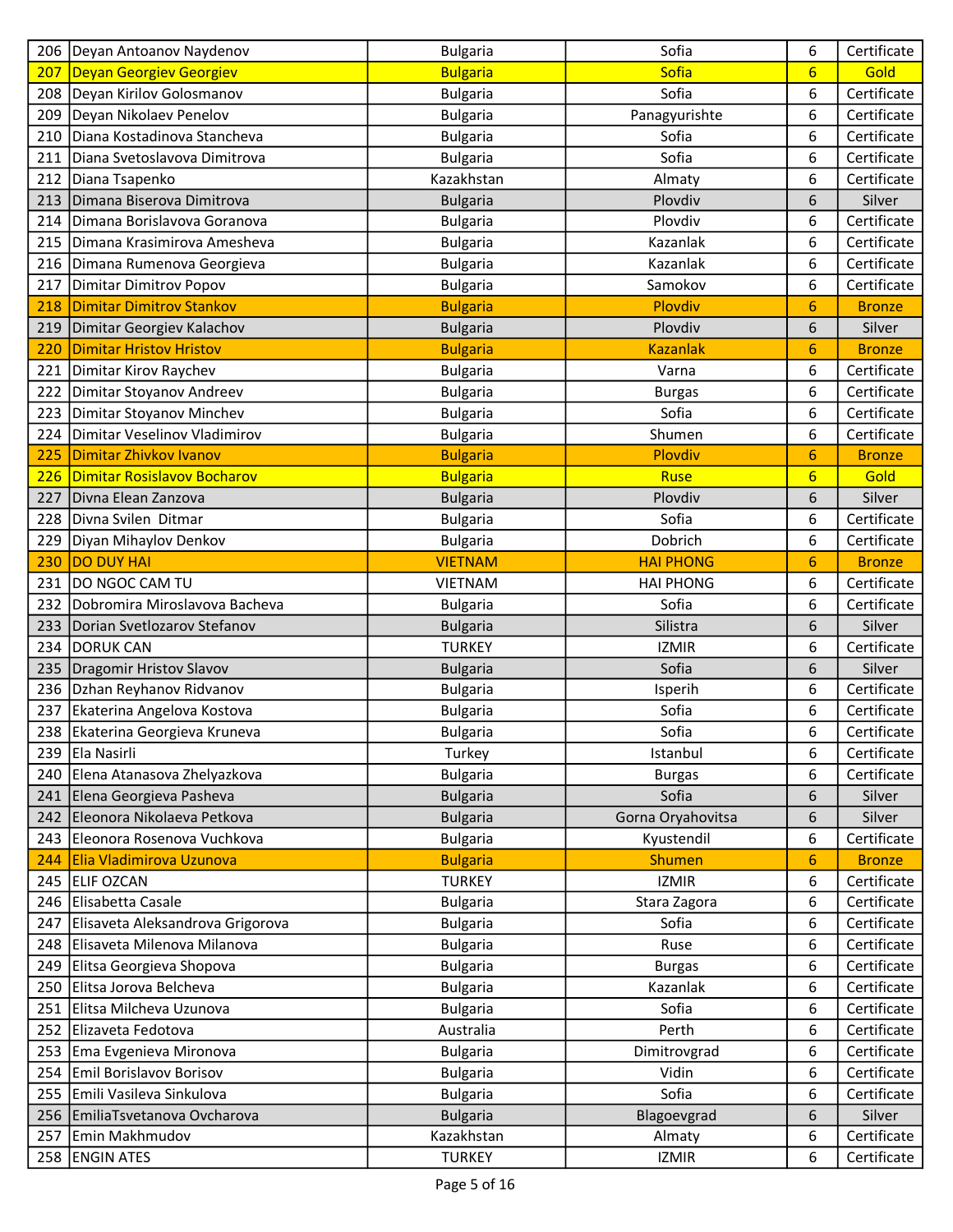| 259 | <b>EREN UYSAL</b>                   | <b>TURKEY</b>     | <b>IZMIR</b>             | 6               | Certificate   |
|-----|-------------------------------------|-------------------|--------------------------|-----------------|---------------|
|     | 260 Erik Albenov Ivanov             | <b>Bulgaria</b>   | <b>Burgas</b>            | 6               | Certificate   |
| 261 | Escobedo, Seth                      | Philippines       | <b>Taguig City</b>       | 6               | Certificate   |
| 262 | <b>Esel Orhan Ibrahim</b>           | <b>Bulgaria</b>   | Momchilgrad              | 6               | Certificate   |
| 263 | Esma Satilmis                       | <b>Turkey</b>     | <b>Istanbul</b>          | 6               | <b>Bronze</b> |
|     | 264 Eva Plamenova Draganovska       | <b>Bulgaria</b>   | Botevgrad                | 6               | Certificate   |
|     | 265 Evgeni Ivanov Filipov           | <b>Bulgaria</b>   | <b>Burgas</b>            | 6               | Certificate   |
| 266 | <b>Farabi Sadykov</b>               | <b>Kazakhstan</b> | <b>Nur-Sultan</b>        | $6\overline{6}$ | Gold          |
|     | 267   Feyza-Nur Fethaeva Ibrahimova | <b>Bulgaria</b>   | Shumen                   | 6               | Certificate   |
|     | 268 Filip Genislavov Nastev         | <b>Bulgaria</b>   | Varna                    | 6               | Certificate   |
|     | 269 Filip Simeonov Topchiyski       | <b>Bulgaria</b>   | Sofia                    | 6               | Certificate   |
| 270 | <b>FIRAT KILINC</b>                 | <b>TURKEY</b>     | <b>IZMIR</b>             | 6               | Silver        |
| 271 | Fumera II, Norton                   | Philippines       | <b>Batangas City</b>     | 6               | Silver        |
| 272 | Gabiden Amirzhanov                  | Kazakhstan        | Almaty                   | 6               | Silver        |
| 273 | Gabriela Georgieva Misheva          | <b>Bulgaria</b>   | Plovdiv                  | 6               | Certificate   |
| 274 | Gabriela Lilyanova Angelova         | <b>Bulgaria</b>   | Pleven                   | 6               | <b>Bronze</b> |
| 275 | Gabriela Nikolaeva Popova           | <b>Bulgaria</b>   | Kazanlak                 | 6               | Certificate   |
|     | 276 Gabriela Vladimirova Zapryanova | <b>Bulgaria</b>   | Dimitrovgrad             | 6               | Certificate   |
| 277 | Gabriela Bozhidarova Yakimova       | <b>Bulgaria</b>   | Ruse                     | 6               | Certificate   |
| 278 | Gabrila Ognyanova Nestorova         | <b>Bulgaria</b>   | Plovdiv                  | 6               | Certificate   |
| 279 | Georgi Atanasov Metalikov           | <b>Bulgaria</b>   | Plovdiv                  | 6               | <b>Bronze</b> |
| 280 | Georgi Dimitrov Dimitrov            | <b>Bulgaria</b>   | Blagoevgrad              | 6               | Silver        |
| 281 | Georgi Ivanov Gavrilov              | <b>Bulgaria</b>   | <b>Burgas</b>            | 6               | Certificate   |
| 282 | Georgi Ivelinov Nikolov             | <b>Bulgaria</b>   | Varna                    | 6               | Certificate   |
| 283 | Georgi Petrov Nakov                 | <b>Bulgaria</b>   | Plovdiv                  | 6               | Certificate   |
| 284 | Georgi Slavov Georgiev              | <b>Bulgaria</b>   | Dimitrovgrad             | 6               | Certificate   |
| 285 | <b>Georgi Stamenov Kisov</b>        | <b>Bulgaria</b>   | Sofia                    | 6               | <b>Bronze</b> |
|     | 286 Georgi Stefanov Tangarov        | <b>Bulgaria</b>   | Plovdiv                  | 6               | Certificate   |
| 287 | Georgi Stoyanov Mihaylov            | <b>Bulgaria</b>   | Sofia                    | 6               | Certificate   |
| 288 | <b>Georgi Tomov Georgiev</b>        | <b>Bulgaria</b>   | Plovdiv                  | 6               | <b>Bronze</b> |
| 289 | Georgi Valentin Atanasov            | <b>Bulgaria</b>   | Samokov                  | 6               | Certificate   |
| 290 | Georgi Veselinov Todorov            | <b>Bulgaria</b>   | Plovdiv                  | 6               | Certificate   |
|     | 291 Gergana Anislavova Nikiforova   | <b>Bulgaria</b>   | Sofia                    | 6               | Silver        |
|     | 292 Gergana Botyova Ranova          | <b>Bulgaria</b>   | Sofia                    | 6               | Certificate   |
|     | 293 Gergana Georgieva Pashtrapanska | <b>Bulgaria</b>   | Vratsa                   | 6               | Certificate   |
| 294 | Gergana Stefanova Pencheva          | <b>Bulgaria</b>   | Ruse                     | 6               | Certificate   |
| 295 | Gergana Todorova Velikova           | <b>Bulgaria</b>   | Razgrad                  | 6               | Certificate   |
| 296 | Ghani Yusuf Kannabi                 | <b>INDONESIA</b>  | <b>MALANG</b>            | 6               | Certificate   |
| 297 | Go, Matthew Andrei                  | Philippines       | <b>Mandaue City</b>      | 6               | Silver        |
| 298 | Grace Musa Madaki                   | <b>NIGERIA</b>    | <b>KANO</b>              | 6               | Certificate   |
| 299 | Griffen Sirius Reintal              | <b>ESTONIA</b>    | <b>TALLINN</b>           | 6               | Certificate   |
| 300 | Gulyamov Saidaziz                   | Uzbekistan        | Tashkent                 | 6               | Certificate   |
|     | 301 Gulyamova Muslima               | Uzbekistan        | Tashkent                 | 6               | Certificate   |
| 302 | <b>HA THE HIEN</b>                  | VIETNAM           | <b>HAI PHONG</b>         | 6               | Certificate   |
| 303 | Haidar Latief Alfarizy              | <b>INDONESIA</b>  | <b>TANGERANG SELATAN</b> | 6               | Certificate   |
|     | 304 Hakan Byulent Hakka             | <b>Bulgaria</b>   | Silistra                 | 6               | Certificate   |
| 305 | Hakan Osman Kallendzhi              | <b>Bulgaria</b>   | <b>Sliven</b>            | 6               | <b>Bronze</b> |
| 306 | <b>Haowen Zhang</b>                 | Canada            | <b>Toronto</b>           | 6               | <b>Bronze</b> |
| 307 | Haydarov Behruz                     | <b>Uzbekistan</b> | <b>Tashkent</b>          | 6               | Gold          |
|     | 308 Helin Ahmed Redzheb             | <b>Bulgaria</b>   | Isperih                  | 6               | Certificate   |
| 309 | Hernandez, Jaden Nathan             | Philippines       | Manila                   | 6               | Silver        |
|     | 310 HOANG MINH QUAN                 | <b>VIETNAM</b>    | <b>HANOI</b>             | 6               | Certificate   |
|     | 311 Hristina Tihomirova Blazheva    | <b>Bulgaria</b>   | Plovdiv                  | 6               | Certificate   |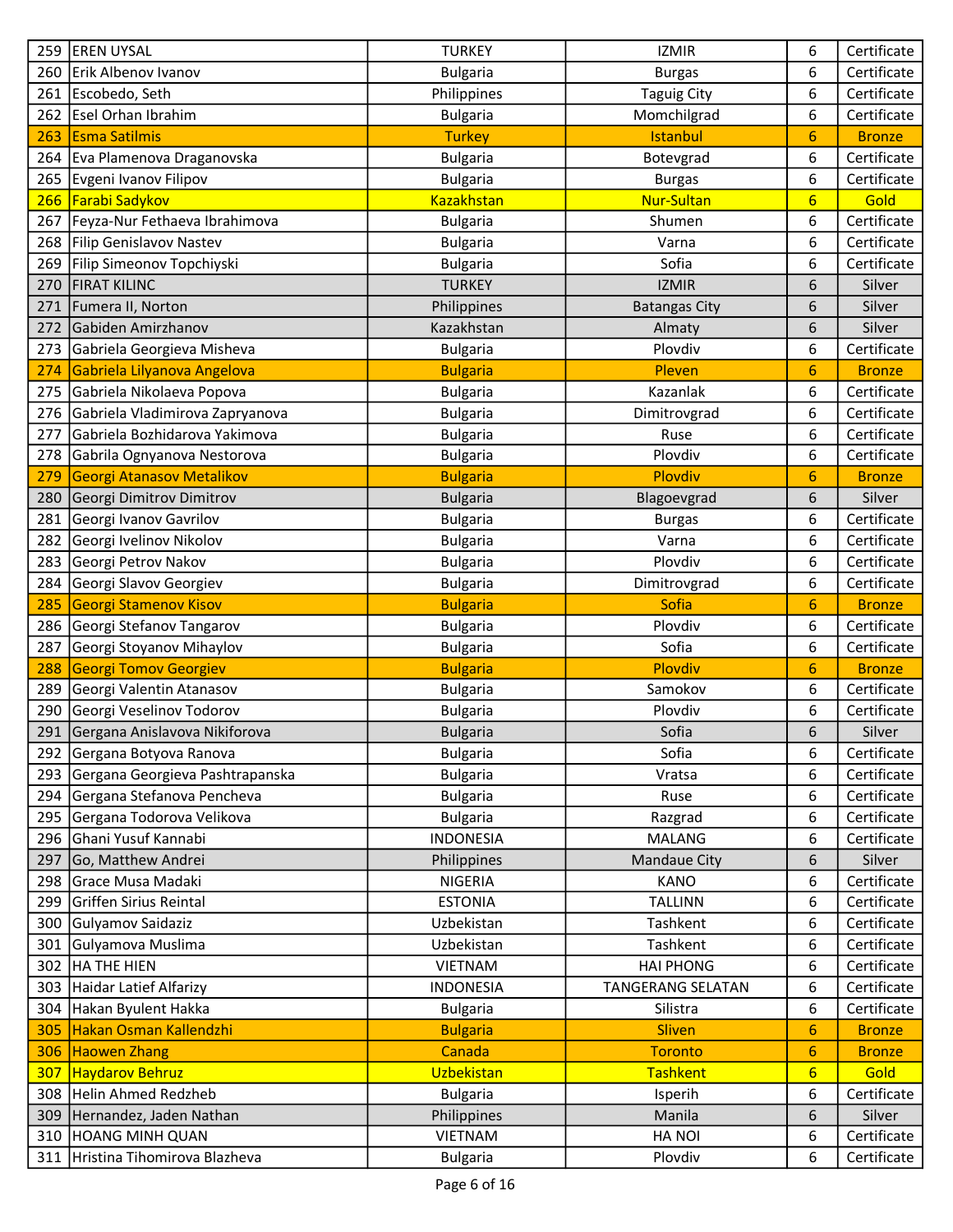| 312 | <b>Hristiyan Haralambiev Shterev</b> | <b>Bulgaria</b>    | Plovdiv            | 6               | <b>Bronze</b> |
|-----|--------------------------------------|--------------------|--------------------|-----------------|---------------|
|     | 313 Hristiyan Vladimirov Varbanov    | <b>Bulgaria</b>    | Silistra           | 6               | Certificate   |
|     | 314 Hristiyan Tihomirov Trifonov     | <b>Bulgaria</b>    | Ruse               | 6               | Silver        |
| 315 | Hristiyana Boyanova Dimitrova        | <b>Bulgaria</b>    | Mezdra             | 6               | Certificate   |
| 316 | Hristiyana Dimitrova Koleva          | <b>Bulgaria</b>    | Plovdiv            | 6               | <b>Bronze</b> |
| 317 | <b>Hristo Ilian Langarov</b>         | <b>Bulgaria</b>    | Varna              | $6\overline{6}$ | Gold          |
| 318 | Hristo Nikolaev Slavov               | <b>Bulgaria</b>    | Sozopol            | 6               | <b>Bronze</b> |
| 319 | Hristo Zdravkov Balarev              | <b>Bulgaria</b>    | Sofia              | $6\overline{6}$ | Gold          |
| 320 | Hristomir Aleksandrov Semov          | <b>Bulgaria</b>    | Kazanlak           | 6               | Certificate   |
| 321 | Hu Li Chieh                          | <b>TAIWAN</b>      | HsinChu            | 6               | Certificate   |
| 322 | Huang Guang Bo                       | <b>TAIWAN</b>      | Taipei             | 6               | Certificate   |
| 323 | Ida Varzonovtseva                    | <b>Bulgaria</b>    | Sofia              | 6               | Certificate   |
| 324 | Igor Lee                             | <b>Kazakhstan</b>  | Almaty             | 6               | <b>Bronze</b> |
| 325 | Igor Pak                             | Kazakhstan         | Almaty             | 6               | Certificate   |
| 326 | Il'ina Elizaveta                     | Russia             | Elizovo            | 6               | Certificate   |
| 327 | n.a.                                 | <b>Bulgaria</b>    | Sofia              | 6               | Certificate   |
| 328 | Ilko Ilkov Georgiev                  | <b>Bulgaria</b>    | Silistra           | 6               | Certificate   |
| 329 | Ilyayda Ilknur Kadish                | <b>Bulgaria</b>    | Plovdiv            | 6               | Silver        |
| 330 | Ioana Petkova Deneva                 | <b>Bulgaria</b>    | Plovdiv            | 6               | Certificate   |
| 331 | <b>ISABEL OJO</b>                    | <b>NIGERIA</b>     | <b>ABUJA</b>       | 6               | Certificate   |
| 332 | Islam Aiten                          | Kazakhstan         | Nur-Sultan         | 6               | Certificate   |
| 333 | Iva Radoslavova Marinova             | <b>Bulgaria</b>    | Sofia              | $6\overline{6}$ | Gold          |
| 334 | Iva Dimitrova Trifonova              | <b>Bulgaria</b>    | <b>Burgds</b>      | 6               | <b>Bronze</b> |
| 335 | Iva Ilianova Somleva                 | <b>Bulgaria</b>    | Sofia              | 6               | Silver        |
| 336 | Ivaila Velizarova Ilieva             | <b>Bulgaria</b>    | Varna              | 6               | Certificate   |
| 337 | Ivan Asenov Ganchev                  | <b>Bulgaria</b>    | Dupnitsa           | 6               | Silver        |
|     | 338   Ivan Dobromirov Lalev          | <b>Bulgaria</b>    | Plovdiv            | 6               | Certificate   |
| 339 | Ivan Ivanov Naumov                   | <b>Bulgaria</b>    | Sofia              | 6               | Certificate   |
| 340 | Ivan Vasilev Vasilev                 | <b>Bulgaria</b>    | Sofia              | 6               | Certificate   |
| 341 | Ivan Ventsislavov Tenkov             | <b>Bulgaria</b>    | Blagoevgrad        | 6               | Certificate   |
| 342 | Ivan Zhelyazkov Kirov                | <b>Bulgaria</b>    | Mezdra             | 6               | Certificate   |
| 343 | Ivanina Georgieva Lisichkova         | <b>Bulgaria</b>    | Plovdiv            | 6               | Certificate   |
| 344 | Ivayla Borisova Borisova             | <b>Bulgaria</b>    | Sofia              | 6               | Certificate   |
| 345 | Ivayla Ivanova Ivanova               | <b>Bulgaria</b>    | Stara Zagora       | 6               | Certificate   |
|     | 346 Ivayla Nenova Shishkova          | <b>Bulgaria</b>    | Kazanlak           | 6               | Certificate   |
| 347 | Ivaylo Fabio Bonin                   | <b>Bulgaria</b>    | Plovdiv            | 6               | Silver        |
| 348 | In.a.                                | <b>Bulgaria</b>    | Sofia              | 6               | Certificate   |
| 349 | Ivaylo Vladislavov Minchev           | <b>Bulgaria</b>    | Pleven             | 6               | Certificate   |
| 350 | Ivelina Petkova Liskova              | <b>Bulgaria</b>    | Panagyurishte      | 6               | Certificate   |
| 351 | Ivelina Yordanova Foteva             | <b>Bulgaria</b>    | <b>Burgas</b>      | 6               | Certificate   |
| 352 | Ivo Borislavov Vlahov                | <b>Bulgaria</b>    | Vidin              | 6               | Certificate   |
| 353 | Ivon Dimitrova Apostolova            | <b>Bulgaria</b>    | Plovdiv            | 6               | Certificate   |
| 354 | Izabel Stiliyanova Kostadinova       | <b>Bulgaria</b>    | Varna              | 6               | Certificate   |
| 355 | <b>Jaleel Gabitov</b>                | <b>Kazakhstan</b>  | Almaty             | 6               | <b>Bronze</b> |
| 356 | Jelena Marojevic                     | Montenegro         | <b>Bar</b>         | 6               | <b>Bronze</b> |
| 357 | Jobog, Joaquin Joshua                | <b>Philippines</b> | <b>Quezon City</b> | 6               | <b>Bronze</b> |
| 358 | Jordan, Nairobi Kirk                 | Philippines        | Lipa City          | 6               | Certificate   |
| 359 | Jovan Albert Theruna                 | <b>INDONESIA</b>   | <b>MAKASSAR</b>    | $6 \overline{}$ | Gold          |
| 360 | Jovanin Atanasov Petkov              | <b>Bulgaria</b>    | <b>Burgas</b>      | 6               | Certificate   |
| 361 | Julia Abela Gauci                    | Malta              | Pembroke           | 6               | Certificate   |
| 362 | Kalina Dimitrova Dimitrova           | <b>Bulgaria</b>    | Silistra           | 6               | Silver        |
| 363 | Kalina Kalinova Dimitranova          | <b>Bulgaria</b>    | Varna              | $6\phantom{1}6$ | Gold          |
| 364 | Kalina Georgieva Popova              | <b>Bulgaria</b>    | <b>Ruse</b>        | 6               | <b>Bronze</b> |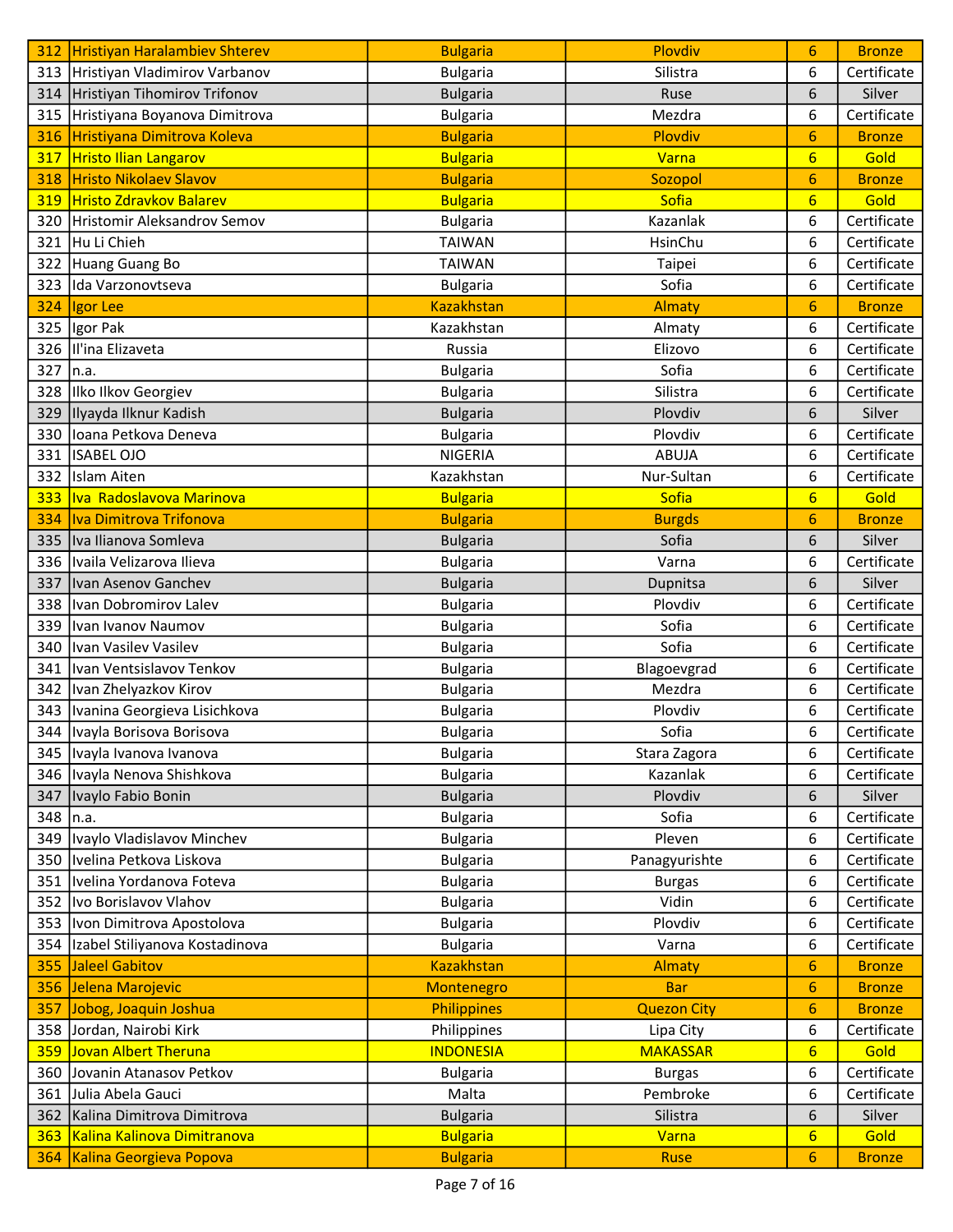|     | 365   Kaloyan Dragomirov Stoychev | <b>Bulgaria</b>             | Sofia              | 6               | Certificate   |
|-----|-----------------------------------|-----------------------------|--------------------|-----------------|---------------|
|     | 366   Kaloyan Milen Bonev         | <b>Bulgaria</b>             | Sofia              | 6               | Certificate   |
| 367 | Kaloyan Nikolaev Cheshmedzhiev    | <b>Bulgaria</b>             | Sofia              | 6               | Certificate   |
|     | 368   Kaloyan Nikolaev Kotsev     | <b>Bulgaria</b>             | Sofia              | 6               | Certificate   |
| 369 | Kaloyan Nikolaev Penchev          | <b>Bulgaria</b>             | Pleven             | 6               | Certificate   |
| 370 | Kaloyan Pironkov                  | <b>Bulgaria</b>             | Sofia              | 6               | Certificate   |
| 371 | Kaloyan Tsvetomirov Tsonkov       | <b>Bulgaria</b>             | Sofia              | 6               | Silver        |
| 372 | Kaloyan Vladislavov Yotov         | <b>Bulgaria</b>             | Razgrad            | 6               | Certificate   |
| 373 | Kamen Tsenov Argirov              | <b>Bulgaria</b>             | Sofia              | 6               | Certificate   |
|     | 374   Kamilov Diyorbek            | Uzbekistan                  | Tashkent           | 6               | Certificate   |
|     | 375 Karina Kirilova Burnazka      | <b>Bulgaria</b>             | Kyustendil         | 6               | Certificate   |
|     | 376 Katerina Angelova Dzhorapova  | <b>Bulgaria</b>             | Plovdiv            | 6               | Certificate   |
| 377 | Katerina Ivelinova Marinova       | <b>Bulgaria</b>             | Plovdiv            | 6               | Certificate   |
| 378 | Katerina Plamenova Staneva        | <b>Bulgaria</b>             | Sofia              | 6               | Certificate   |
| 379 | <b>KAYRA NARIN</b>                | <b>TURKEY</b>               | <b>IZMIR</b>       | $6\overline{6}$ | <b>Bronze</b> |
| 380 | KEMAL YASEMIN                     | <b>TURKEY</b>               | <b>IZMIR</b>       | 6               | Certificate   |
| 381 | KHA PHU VINH                      | <b>VIETNAM</b>              | HO CHI MINH        | 6               | Certificate   |
|     | 382 Khamzin Ivan                  | Russia                      | Elizovo            | 6               | Certificate   |
| 383 | Kho, Aaron Russel                 | Philippines                 | <b>Taguig City</b> | 6               | Certificate   |
| 384 | Kieran Cassar                     | Malta                       | Pembroke           | $6\phantom{1}6$ | Gold          |
| 385 | Kiril Aleksandrov Mishevski       | <b>Bulgaria</b>             | Plovdiv            | 6               | Certificate   |
| 386 | Kiril Gerasimov Tserovski         | <b>Bulgaria</b>             | Plovdiv            | 6               | Certificate   |
| 387 | <b>Kiril Kirilov Momchilov</b>    | <b>Bulgaria</b>             | Sofia              | $6\overline{6}$ | Gold          |
| 388 | Klaudija Dragi Atanasova          | Republic of North Macedonia | Radovis            | 6               | Certificate   |
| 389 | Kondrikov Rodion                  | Russia                      | Elizovo            | 6               | Certificate   |
| 390 | Konstantin Ivanov Stoyanov        | <b>Bulgaria</b>             | Dimitrovgrad       | 6               | Certificate   |
|     | 391 Konstantin Nedyalkov Kolev    | <b>Bulgaria</b>             | <b>Burgas</b>      | 6               | Certificate   |
| 392 | Konstantin Stefanov Pehlivanov    | <b>Bulgaria</b>             | Yambol             | 6               | Certificate   |
| 393 | Konstantin Vasilev Smilov         | <b>Bulgaria</b>             | Kazanlak           | 6               | Certificate   |
| 394 | Konstantin Velichkov              | <b>Bulgaria</b>             | Sofia              | 6               | Certificate   |
| 395 | Krasen Kirilov Shipkov            | <b>Bulgaria</b>             | Plovdiv            | 6               | Certificate   |
| 396 | Krista Kancheva Kancheva          | <b>Bulgaria</b>             | Sofia              | 6               | Certificate   |
|     | 397 Kristian Georgiev             | <b>Bulgaria</b>             | Varna              | 6               | Certificate   |
|     | 398   Kristian Ivaylov Nikolov    | <b>Bulgaria</b>             | Sofia              | 6               | Certificate   |
|     | 399 Kristian Ivaylov Toshev       | <b>Bulgaria</b>             | Plovdiv            | 6               | Certificate   |
| 400 | Kristian Krasimirov Karshakov     | <b>Bulgaria</b>             | Kazanlak           | 6               | Certificate   |
| 401 | Kristina Georgieva Kyuchukova     | <b>Bulgaria</b>             | Varna              | $6\phantom{1}6$ | Gold          |
| 402 | Kristina Martinova Petrova        | <b>Bulgaria</b>             | Vidin              | 6               | Certificate   |
| 403 | Kristina Vasileva Stoimenova      | <b>Bulgaria</b>             | <b>Sofia</b>       | 6               | <b>Bronze</b> |
| 404 | Kristina Krasimirova Veselinova   | <b>Bulgaria</b>             | <b>Ruse</b>        | 6               | <b>Bronze</b> |
| 405 | Kristiyan Borislavov Borisov      | <b>Bulgaria</b>             | Plovdiv            | 6               | Certificate   |
|     | 406   Kristiyan Galinov Ganchev   | <b>Bulgaria</b>             | Isperih            | 6               | Certificate   |
| 407 | Kristiyan Ivaylo Gigov            | <b>Bulgaria</b>             | <b>Sofia</b>       | $6\phantom{1}6$ | <b>Bronze</b> |
| 408 | Kristiyan Plamenov Lazarov        | <b>Bulgaria</b>             | Sofia              | 6               | Certificate   |
| 409 | Kristiyan Radev Minekov           | <b>Bulgaria</b>             | Plovdiv            | $6\phantom{1}6$ | Gold          |
| 410 | Kristiyan Tenev Kirilov           | <b>Bulgaria</b>             | Kazanlak           | 6               | Certificate   |
| 411 | Kristiyan Diyanov Angelov         | <b>Bulgaria</b>             | Ruse               | 6               | Silver        |
| 412 | Krum Bogomilov Kariev             | <b>Bulgaria</b>             | Sofia              | 6               | Certificate   |
| 413 | Kuat Nuraidyn                     | Kazakhstan                  | Almaty             | 6               | Certificate   |
| 414 | Kuchkarov Abdulahad               | Uzbekistan                  | Tashkent           | 6               | Certificate   |
| 415 | Kudryavtsev Maksim                | Russia                      | Elizovo            | 6               | Certificate   |
|     | 416   Labrador, Jerard Ponz       | Philippines                 | Quezon City        | 6               | Silver        |
|     | 417 Lachezar Genov Rachev         | <b>Bulgaria</b>             | Sofia              | 6               | Certificate   |
|     |                                   |                             |                    |                 |               |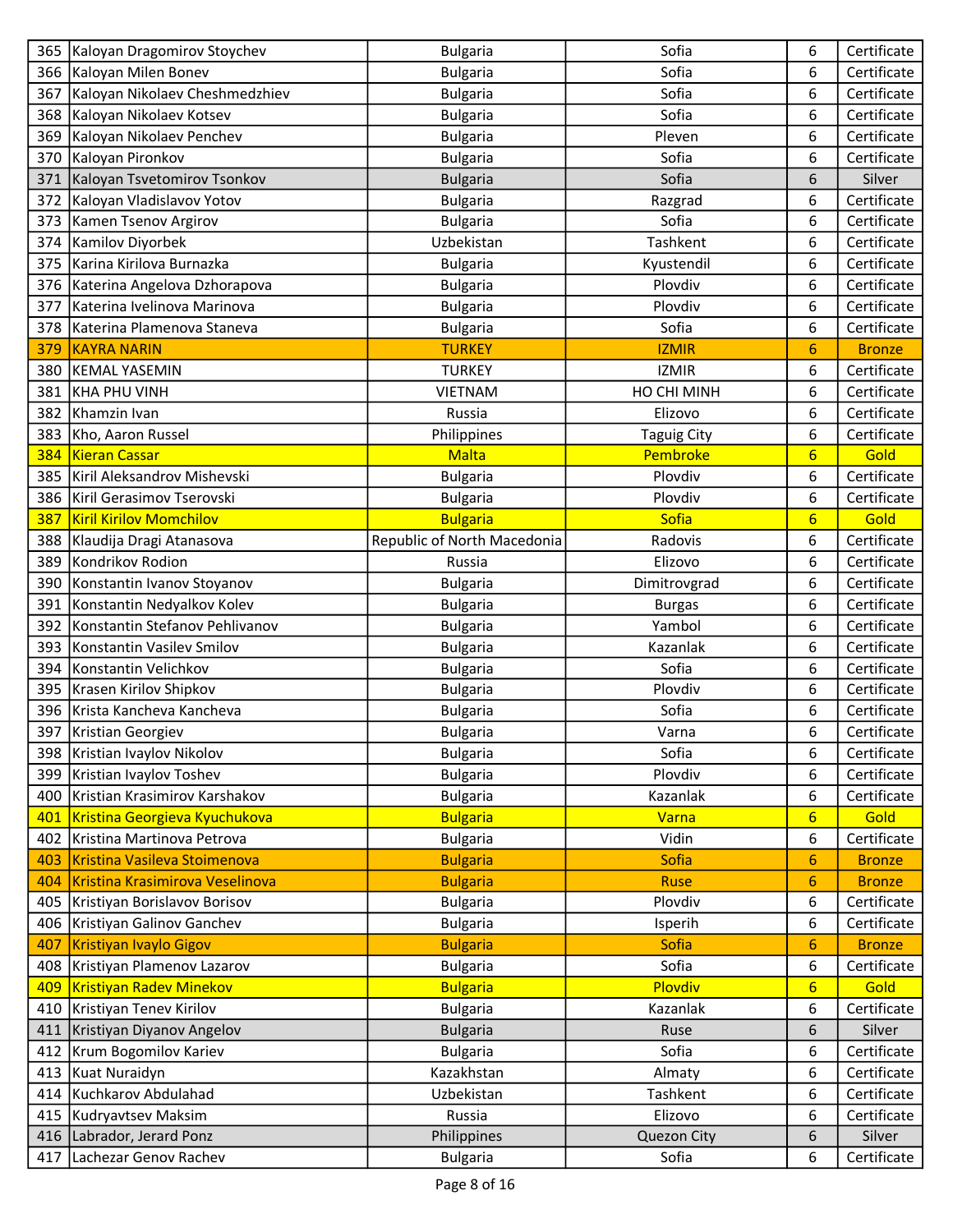|     | 418 Lato, Kyle Francis            | Philippines       | San Juan City                 | 6               | Certificate   |
|-----|-----------------------------------|-------------------|-------------------------------|-----------------|---------------|
| 419 | laura Aibol                       | <b>Kazakhstan</b> | Zhambyl region, Merke village | 6               | <b>Bronze</b> |
| 420 | Lazar Valentinov Popov            | <b>Bulgaria</b>   | Blagoevgrad                   | 6               | Certificate   |
|     | 421 LE DONG TRONG HIEU            | <b>VIETNAM</b>    | <b>HAI PHONG</b>              | 6               | Certificate   |
| 422 | LE HOANG SON                      | <b>VIETNAM</b>    | <b>HANOI</b>                  | 6               | <b>Bronze</b> |
| 423 | LE NGUYEN HOANG NHAT DINH         | <b>VIETNAM</b>    | <b>CA MAU</b>                 | $6\overline{6}$ | Gold          |
| 424 | LE TAT QUOC TRUNG                 | <b>VIETNAM</b>    | <b>HAI PHONG</b>              | 6               | Certificate   |
| 425 | Lea Svetoslavova Petkova          | <b>Bulgaria</b>   | Botevgrad                     | 6               | Certificate   |
|     | 426 Liam Asher                    | Canada            | Toronto                       | 6               | Certificate   |
|     | 427 Lidiya Dimitrova Dimitrova    | <b>Bulgaria</b>   | Ruse                          | 6               | Certificate   |
|     | 428 Lili Dimitrova Tomova         | <b>Bulgaria</b>   | Aheloy                        | 6               | Certificate   |
| 429 | Liu Ryan Chia En                  | <b>TAIWAN</b>     | Taichung                      | 6               | Certificate   |
| 430 | Liu, Maika                        | Philippines       | <b>Taguig City</b>            | 6               | Certificate   |
| 431 | Loit Laanemets                    | <b>ESTONIA</b>    | <b>TALLINN</b>                | 6               | Certificate   |
| 432 | Lomibao, Alexander                | Philippines       | <b>Quezon City</b>            | $6\overline{6}$ | Gold          |
| 433 | Lora Vladimirova Veselinova       | <b>Bulgaria</b>   | Vidin                         | 6               | Certificate   |
| 434 | Lora Dimitrova Dimitrova          | <b>Bulgaria</b>   | Ruse                          | 6               | Certificate   |
|     | 435 Luben Ivanov Hubenov          | <b>Bulgaria</b>   | Sofia                         | 6               | Silver        |
|     | 436   Luybomir Georgiev Tomov     | <b>Bulgaria</b>   | Plovdiv                       | 6               | Certificate   |
| 437 | Lyubomir Antonov Iliev            | <b>Bulgaria</b>   | <b>Burgas</b>                 | 6               | Certificate   |
|     | 438   Lyubomira Hristova Hristova | <b>Bulgaria</b>   | Kazanlak                      | 6               | Silver        |
|     | 439 M. Aufa Dhiyaaul Haq          | <b>INDONESIA</b>  | SIDOARJO                      | 6               | Certificate   |
| 440 | Made Sadhu Sangananda             | <b>INDONESIA</b>  | <b>DENPASAR</b>               | 6               | Certificate   |
| 441 | Madlen Krikor Maldzhiyan          | <b>Bulgaria</b>   | Plovdiv                       | 6               | Certificate   |
|     | 442   Magdalena Atanasova         | <b>Bulgaria</b>   | Sofia                         | 6               | Certificate   |
|     | 443   Magdalena Ivo Velinova      | <b>Bulgaria</b>   | Kyustendil                    | 6               | Certificate   |
| 444 | Magdalena Tsvetomirova Damyanova  | <b>Bulgaria</b>   | Mezdra                        | 6               | Certificate   |
| 445 | <b>Magzum Umbetaliyev</b>         | <b>Kazakhstan</b> | <b>Nur-Sultan</b>             | 6               | <b>Bronze</b> |
|     | 446   Maksim Dimitrov Dinev       | <b>Bulgaria</b>   | <b>Burgas</b>                 | 6               | Certificate   |
| 447 | <b>Maksim Emilov Matev</b>        | <b>Bulgaria</b>   | Sofia                         | 6               | <b>Bronze</b> |
| 448 | Maksumova Leyla                   | Uzbekistan        | <b>Tashkent</b>               | 6               | <b>Bronze</b> |
| 449 | Mamorno, Rhoelle Angela           | Philippines       | <b>Batangas City</b>          | 6               | Certificate   |
|     | 450   Mansur Lopatin              | Kazakhstan        | Nur-Sultan                    | 6               | Certificate   |
|     | 451   Maraya Borislavova Borisova | <b>Bulgaria</b>   | Svishtov                      | 6               | Certificate   |
| 452 | <b>Marcio Sandy Moniaga</b>       | <b>INDONESIA</b>  | <b>SURABAYA</b>               | 6               | <b>Bronze</b> |
| 453 | Maria Galinova Stoynova           | <b>Bulgaria</b>   | Kazanlak                      | 6               | Certificate   |
| 454 | Maria Ivanova Kabadiyska          | <b>Bulgaria</b>   | Plovdiv                       | 6               | Certificate   |
| 455 | Maria Jordanova Jordanova         | <b>Bulgaria</b>   | Plovdiv                       | 6               | Certificate   |
|     | 456 Maria Kostadinova Nikolova    | <b>Bulgaria</b>   | Plovdiv                       | 6               | Silver        |
| 457 | <b>Maria Stefanova Marinova</b>   | <b>Bulgaria</b>   | <b>Burgds</b>                 | 6               | <b>Bronze</b> |
|     | 458   Maria Syvolap               | Australia         | Perth                         | 6               | Certificate   |
|     | 459 Maria Vasileva Karadanova     | <b>Bulgaria</b>   | Plovdiv                       | 6               | Certificate   |
| 460 | Mariana Konstantinova Velkova     | <b>Bulgaria</b>   | Plovdiv                       | 6               | <b>Bronze</b> |
| 461 | Marin Georgiev Georgiev           | <b>Bulgaria</b>   | Silistra                      | 6               | Certificate   |
| 462 | Marina Svilenova Mustakerska      | <b>Bulgaria</b>   | Sofia                         | 6               | Certificate   |
| 463 | Marina Georgieva Nacheva          | <b>Bulgaria</b>   | <b>Ruse</b>                   | 6               | <b>Bronze</b> |
| 464 | Mario Vasilev Dafkov              | <b>Bulgaria</b>   | Blagoevgrad                   | 6               | Certificate   |
| 465 | Mario Pavlinov Tsvetanov          | <b>Bulgaria</b>   | Ruse                          | 6               | Certificate   |
|     | 466 Mariya Georgieva Nestorova    | <b>Bulgaria</b>   | Plovdiv                       | 6               | Certificate   |
| 467 | Mariya Simeonova Simeonova        | <b>Bulgaria</b>   | Yambol                        | 6               | Certificate   |
| 468 | Marko Senic                       | Montenegro        | Bar                           | 6               | Certificate   |
|     | 469   Martin Boyanov Ivanov       | <b>Bulgaria</b>   | Varna                         | 6               | Certificate   |
|     | 470   Martin Danielov Stefanov    | <b>Bulgaria</b>   | Sofia                         | 6               | Certificate   |
|     |                                   |                   |                               |                 |               |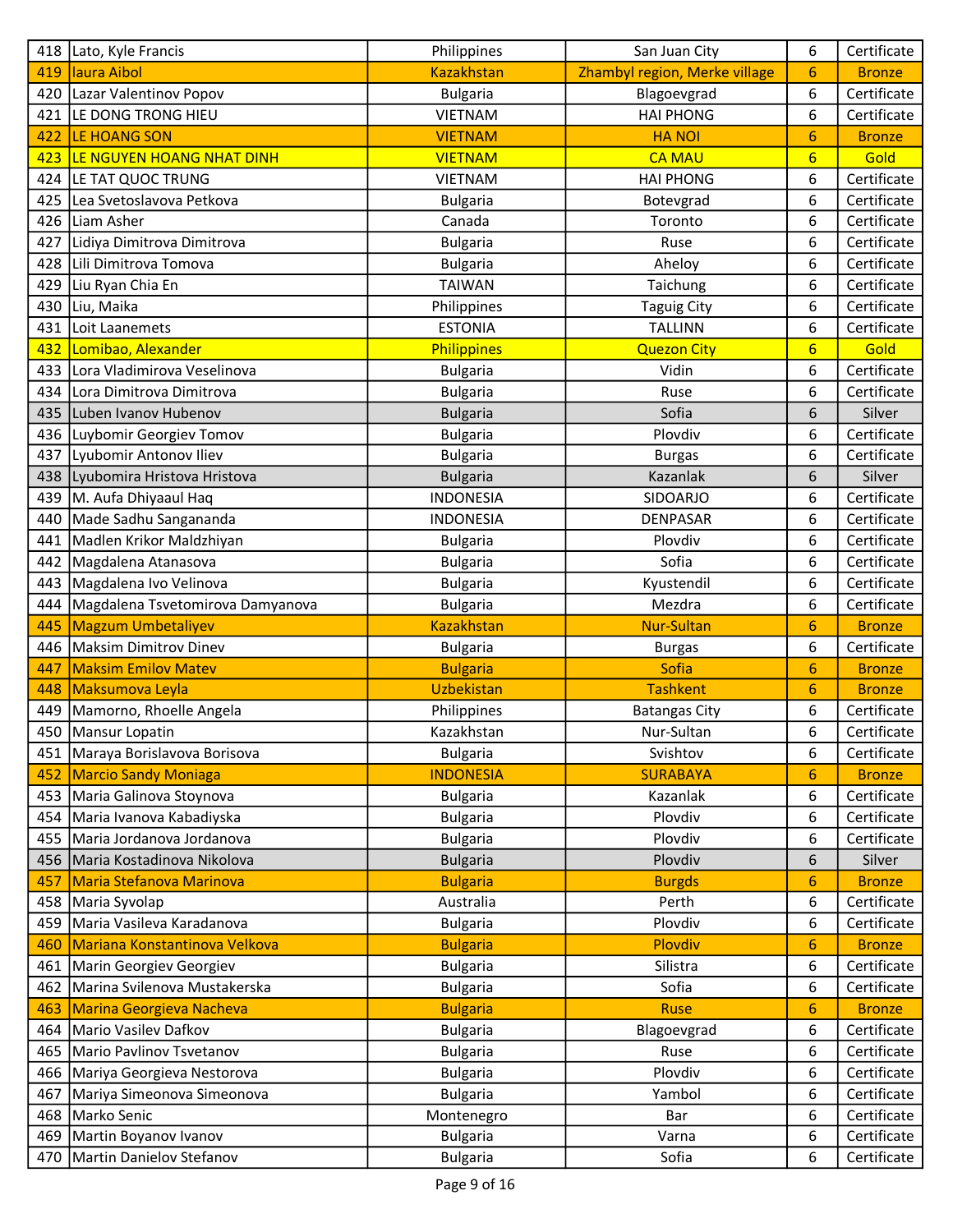|     | 471   Martin Georgiev Dimitrov        | <b>Bulgaria</b>   | Blagoevgrad         | 6               | Certificate   |
|-----|---------------------------------------|-------------------|---------------------|-----------------|---------------|
|     | 472   Martin Georgiev Marinov         | <b>Bulgaria</b>   | Plovdiv             | 6               | Certificate   |
| 473 | Martin Kalinov Ganchev                | <b>Bulgaria</b>   | Shumen              | 6               | Certificate   |
| 474 | Martin Konstantinov Stavrev           | <b>Bulgaria</b>   | <b>Burgas</b>       | 6               | Certificate   |
| 475 | Martin Krasimirov Petrov              | <b>Bulgaria</b>   | Kyustendil          | 6               | Certificate   |
| 476 | Martin Plamenov Kotov                 | <b>Bulgaria</b>   | Plovdiv             | 6               | Certificate   |
| 477 | Martin Rumenov Dimitrov               | <b>Bulgaria</b>   | Sofia               | 6               | Certificate   |
| 478 | Martin Shtelianov Bonev               | <b>Bulgaria</b>   | Dimitrovgrad        | 6               | Certificate   |
| 479 | <b>Martina Metodieva Kostova</b>      | <b>Bulgaria</b>   | Sofia               | 6               | <b>Bronze</b> |
| 480 | Mathew Joost Kojongian                | <b>INDONESIA</b>  | <b>BALIKPAPAN</b>   | 6               | Certificate   |
| 481 | Matthew Jayden                        | <b>INDONESIA</b>  | SURABAYA            | 6               | Certificate   |
| 482 | Maxmudov Muxammadzoxid                | Uzbekistan        | Fergana             | 6               | Certificate   |
| 483 | Melisa Sashova Antonova               | <b>Bulgaria</b>   | Sofia               | 6               | Silver        |
| 484 | Mendoza, Ralf Christian               | Philippines       | Pasig City          | 6               | Certificate   |
| 485 | Metin Tomov Makaveev                  | <b>Bulgaria</b>   | Silistra            | 6               | Certificate   |
| 486 | <b>Metta Niyamacitta Exeliem</b>      | <b>INDONESIA</b>  | <b>TANGERANG</b>    | 6               | <b>Bronze</b> |
| 487 | Michael Chika Omabuike                | <b>NIGERIA</b>    | <b>ABUJA</b>        | 6               | Certificate   |
| 488 | Mihaela Georgieva Kilova              | <b>Bulgaria</b>   | <b>Kazanlak</b>     | $6\overline{6}$ | Gold          |
| 489 | Mihaela Hristoforova Hristova         | <b>Bulgaria</b>   | Razgrad             | 6               | Silver        |
| 490 | Mihaela Mihaylova Vasileva            | <b>Bulgaria</b>   | Vidin               | 6               | Certificate   |
| 491 | Mihail Nikolaev Nikolov               | <b>Bulgaria</b>   | <b>Dupnitsa</b>     | $6\overline{6}$ | Gold          |
| 492 | <b>Mihail Stefanov Marev</b>          | <b>Bulgaria</b>   | Gabrovo             | 6               | <b>Bronze</b> |
| 493 | Mihail Veselinov Vasilev              | <b>Bulgaria</b>   | Varna               | 6               | Certificate   |
| 494 | <b>Mihail Yordanov Penev</b>          | <b>Bulgaria</b>   | Samokov             | 6               | <b>Bronze</b> |
| 495 | Mikael Cedricus Guido Soesanto        | <b>INDONESIA</b>  | SURABAYA            | 6               | Certificate   |
| 496 | Mila Maximova Koleva                  | <b>Bulgaria</b>   | Sofia               | 6               | Certificate   |
| 497 | Milena Krasimirova Petkanova          | <b>Bulgaria</b>   | Sofia               | 6               | Certificate   |
| 498 | Milica Berilazic                      | Montenegro        | Bar                 | 6               | Certificate   |
| 499 | Mira Atanasova Dimova                 | <b>Bulgaria</b>   | Botevgrad           | 6               | Certificate   |
| 500 | Miriam Danailova Bogdanova            | <b>Bulgaria</b>   | <b>Sliven</b>       | 6               | <b>Bronze</b> |
| 501 | Miroslav Mihaylov Milchev             | <b>Bulgaria</b>   | Vidin               | 6               | Certificate   |
| 502 | Miroslav Miroslavov Chernikov         | <b>Bulgaria</b>   | Silistra            | 6               | Certificate   |
|     | 503 Miroslava Nedyalkova Todorova     | <b>Bulgaria</b>   | Kazanlak            | 6               | Certificate   |
| 504 | Miroslava Stoyanova Stoyanova         | <b>Bulgaria</b>   | Plovdiv             | 6               | <b>Bronze</b> |
| 505 | Mirzayeva Malikaxon                   | <b>Uzbekistan</b> | <b>Tashkent</b>     | 6               | <b>Bronze</b> |
|     | 506 Momchil Deyanov Tsvetkov          | <b>Bulgaria</b>   | <b>Burgas</b>       | 6               | Certificate   |
| 507 | Momchil Georgiev Stoyanov             | <b>Bulgaria</b>   | Sofia               | 6               | Silver        |
| 508 | <b>Momchil Hristov Tsvetkov</b>       | <b>Bulgaria</b>   | Sofia               | $6\phantom{1}6$ | Gold          |
|     | 509 Momchil Rumenov Hristov           | <b>Bulgaria</b>   | Sofia               | 6               | Certificate   |
| 510 | Monika Georgieva Berberova            | <b>Bulgaria</b>   | Tutrakan            | 6               | Certificate   |
| 511 | Monika Petrova Dimitrova              | <b>Bulgaria</b>   | <b>Ruse</b>         | 6               | <b>Bronze</b> |
| 512 | Monika Plamenova Peneva               | <b>Bulgaria</b>   | <b>Ruse</b>         | 6               | <b>Bronze</b> |
| 513 | Muhammad Agha Juan Syathira           | <b>INDONESIA</b>  | <b>TANAH GROGOT</b> | 6               | <b>Bronze</b> |
| 514 | Muhammad Akbar Sariyadi               | <b>INDONESIA</b>  | <b>BANDUNG</b>      | 6               | Silver        |
|     | 515 Muhammad Elwan Mahentara Putra    | <b>INDONESIA</b>  | <b>MALANG</b>       | 6               | Certificate   |
|     | 516   Muhammad Gibran Razzaq Attamimi | <b>INDONESIA</b>  | <b>JAKARTA</b>      | 6               | Certificate   |
| 517 | Muradxanov                            | Uzbekistan        | <b>Tashkent</b>     | 6               | <b>Bronze</b> |
| 518 | Muxtoroliyev Murodjon                 | <b>Uzbekistan</b> | <b>Tashkent</b>     | 6               | <b>Bronze</b> |
| 519 | Nabiyev Saidabror                     | Uzbekistan        | <b>Tashkent</b>     | 6               | <b>Bronze</b> |
| 520 | Nadezhda Hristova Ivanova             | <b>Bulgaria</b>   | Silistra            | 6               | Certificate   |
| 521 | Natalia Aleksandrova Boyanova         | <b>Bulgaria</b>   | Dupnitsa            | 6               | Certificate   |
| 522 | Naufal Ghani Azfar                    | <b>INDONESIA</b>  | <b>INDRAMAYU</b>    | $6 \overline{}$ | Gold          |
|     | 523 Neda Hristova Kostadinova         | <b>Bulgaria</b>   | Botevgrad           | 6               | Certificate   |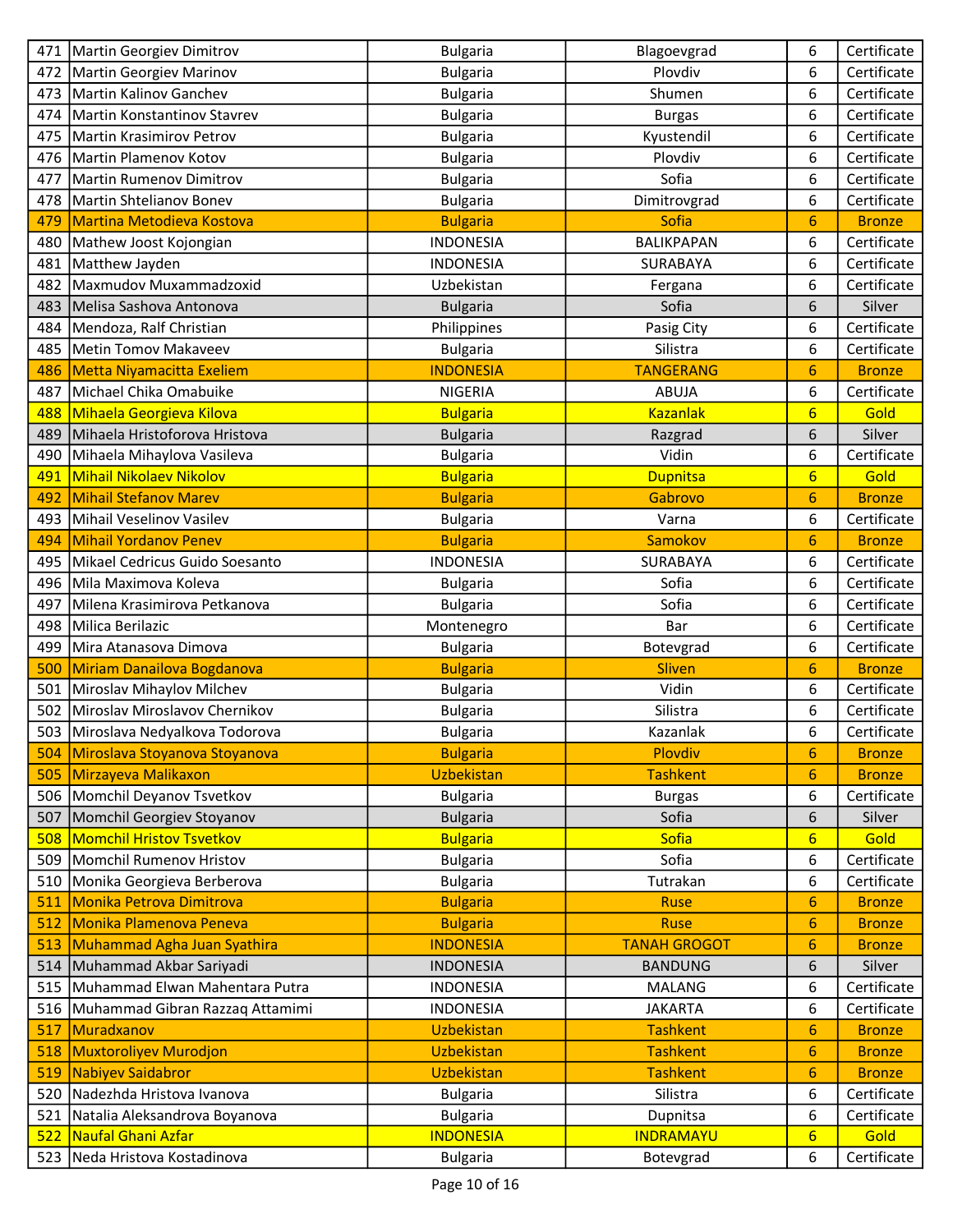| Certificate<br>525 Ngo, Lance<br>6<br>Philippines<br><b>Taguig City</b><br>526 NGUYEN ANH TUAN<br><b>VIETNAM</b><br><b>HANOI</b><br>6<br>Certificate<br>NGUYEN DANG QUANG<br><b>VIETNAM</b><br><b>HAI PHONG</b><br>6<br>Certificate<br>527<br>Certificate<br><b>NGUYEN HAI DANG</b><br>6<br>528<br><b>VIETNAM</b><br>HO CHI MINH<br>Certificate<br>529<br>NGUYEN HAI HA ANH<br><b>VIETNAM</b><br><b>HAI PHONG</b><br>6<br>6<br><b>NGUYEN MINH DUC</b><br><b>HAI PHONG</b><br>Certificate<br>530<br><b>VIETNAM</b><br>6<br>531<br>NGUYEN NAM AN<br><b>VIETNAM</b><br><b>HAI PHONG</b><br>Certificate<br><b>NGUYEN THANH PHONG</b><br><b>HAI PHONG</b><br>6<br>Certificate<br>532<br><b>VIETNAM</b><br>533<br><b>NGUYEN THANH TRUNG</b><br><b>VIETNAM</b><br><b>HAI PHONG</b><br>6<br>Silver<br>Certificate<br>534<br><b>NGUYEN TRUONG GIANG</b><br><b>VIETNAM</b><br><b>HAI PHONG</b><br>6<br>NGUYEN TRUONG VINH<br><b>HAI PHONG</b><br>6<br>Silver<br>535<br><b>VIETNAM</b><br><b>NGUYEN VIET BACH</b><br>Certificate<br>536<br><b>VIETNAM</b><br><b>HAI PHONG</b><br>6<br>Sofia<br>6<br>Nia Konstantinova Doktorova<br>Certificate<br>537<br><b>Bulgaria</b><br>6<br>Certificate<br>538<br>Nia Nikolaeva Stoyanova<br><b>Bulgaria</b><br>Sozopol<br>539<br>Nia Vasileva Encheva<br>6<br>Certificate<br><b>Bulgaria</b><br><b>Burgds</b><br>Nicolas Epure<br>6<br>Certificate<br>540<br>Romania<br><b>Bucharest</b> |
|---------------------------------------------------------------------------------------------------------------------------------------------------------------------------------------------------------------------------------------------------------------------------------------------------------------------------------------------------------------------------------------------------------------------------------------------------------------------------------------------------------------------------------------------------------------------------------------------------------------------------------------------------------------------------------------------------------------------------------------------------------------------------------------------------------------------------------------------------------------------------------------------------------------------------------------------------------------------------------------------------------------------------------------------------------------------------------------------------------------------------------------------------------------------------------------------------------------------------------------------------------------------------------------------------------------------------------------------------------------------------------------------------------------------|
|                                                                                                                                                                                                                                                                                                                                                                                                                                                                                                                                                                                                                                                                                                                                                                                                                                                                                                                                                                                                                                                                                                                                                                                                                                                                                                                                                                                                                     |
|                                                                                                                                                                                                                                                                                                                                                                                                                                                                                                                                                                                                                                                                                                                                                                                                                                                                                                                                                                                                                                                                                                                                                                                                                                                                                                                                                                                                                     |
|                                                                                                                                                                                                                                                                                                                                                                                                                                                                                                                                                                                                                                                                                                                                                                                                                                                                                                                                                                                                                                                                                                                                                                                                                                                                                                                                                                                                                     |
|                                                                                                                                                                                                                                                                                                                                                                                                                                                                                                                                                                                                                                                                                                                                                                                                                                                                                                                                                                                                                                                                                                                                                                                                                                                                                                                                                                                                                     |
|                                                                                                                                                                                                                                                                                                                                                                                                                                                                                                                                                                                                                                                                                                                                                                                                                                                                                                                                                                                                                                                                                                                                                                                                                                                                                                                                                                                                                     |
|                                                                                                                                                                                                                                                                                                                                                                                                                                                                                                                                                                                                                                                                                                                                                                                                                                                                                                                                                                                                                                                                                                                                                                                                                                                                                                                                                                                                                     |
|                                                                                                                                                                                                                                                                                                                                                                                                                                                                                                                                                                                                                                                                                                                                                                                                                                                                                                                                                                                                                                                                                                                                                                                                                                                                                                                                                                                                                     |
|                                                                                                                                                                                                                                                                                                                                                                                                                                                                                                                                                                                                                                                                                                                                                                                                                                                                                                                                                                                                                                                                                                                                                                                                                                                                                                                                                                                                                     |
|                                                                                                                                                                                                                                                                                                                                                                                                                                                                                                                                                                                                                                                                                                                                                                                                                                                                                                                                                                                                                                                                                                                                                                                                                                                                                                                                                                                                                     |
|                                                                                                                                                                                                                                                                                                                                                                                                                                                                                                                                                                                                                                                                                                                                                                                                                                                                                                                                                                                                                                                                                                                                                                                                                                                                                                                                                                                                                     |
|                                                                                                                                                                                                                                                                                                                                                                                                                                                                                                                                                                                                                                                                                                                                                                                                                                                                                                                                                                                                                                                                                                                                                                                                                                                                                                                                                                                                                     |
|                                                                                                                                                                                                                                                                                                                                                                                                                                                                                                                                                                                                                                                                                                                                                                                                                                                                                                                                                                                                                                                                                                                                                                                                                                                                                                                                                                                                                     |
|                                                                                                                                                                                                                                                                                                                                                                                                                                                                                                                                                                                                                                                                                                                                                                                                                                                                                                                                                                                                                                                                                                                                                                                                                                                                                                                                                                                                                     |
|                                                                                                                                                                                                                                                                                                                                                                                                                                                                                                                                                                                                                                                                                                                                                                                                                                                                                                                                                                                                                                                                                                                                                                                                                                                                                                                                                                                                                     |
|                                                                                                                                                                                                                                                                                                                                                                                                                                                                                                                                                                                                                                                                                                                                                                                                                                                                                                                                                                                                                                                                                                                                                                                                                                                                                                                                                                                                                     |
|                                                                                                                                                                                                                                                                                                                                                                                                                                                                                                                                                                                                                                                                                                                                                                                                                                                                                                                                                                                                                                                                                                                                                                                                                                                                                                                                                                                                                     |
| Nicole Alexandra Prayugo<br><b>INDONESIA</b><br><b>JAKARTA</b><br>6<br>541<br><b>Bronze</b>                                                                                                                                                                                                                                                                                                                                                                                                                                                                                                                                                                                                                                                                                                                                                                                                                                                                                                                                                                                                                                                                                                                                                                                                                                                                                                                         |
| Nikol Nikolaeva Georgieva<br>6<br>Certificate<br>542<br>Mezdra<br><b>Bulgaria</b>                                                                                                                                                                                                                                                                                                                                                                                                                                                                                                                                                                                                                                                                                                                                                                                                                                                                                                                                                                                                                                                                                                                                                                                                                                                                                                                                   |
| Nikola Aleksandar Peshev<br>Sofia<br>543<br>6<br><b>Bulgaria</b><br><b>Bronze</b>                                                                                                                                                                                                                                                                                                                                                                                                                                                                                                                                                                                                                                                                                                                                                                                                                                                                                                                                                                                                                                                                                                                                                                                                                                                                                                                                   |
| Nikola Dimitrov Vasilev<br>Burgas, Dolno ezerovo<br>6<br>Certificate<br>544<br><b>Bulgaria</b>                                                                                                                                                                                                                                                                                                                                                                                                                                                                                                                                                                                                                                                                                                                                                                                                                                                                                                                                                                                                                                                                                                                                                                                                                                                                                                                      |
| Certificate<br>545<br>Nikola Emilov Raichev<br>6<br><b>Bulgaria</b><br>Varna                                                                                                                                                                                                                                                                                                                                                                                                                                                                                                                                                                                                                                                                                                                                                                                                                                                                                                                                                                                                                                                                                                                                                                                                                                                                                                                                        |
| 6<br>Certificate<br>Nikola Krasimirov Valchev<br>546<br>Varna<br><b>Bulgaria</b>                                                                                                                                                                                                                                                                                                                                                                                                                                                                                                                                                                                                                                                                                                                                                                                                                                                                                                                                                                                                                                                                                                                                                                                                                                                                                                                                    |
| Nikola Nikolaev Vezyov<br>Plovdiv<br>6<br>Certificate<br>547<br><b>Bulgaria</b>                                                                                                                                                                                                                                                                                                                                                                                                                                                                                                                                                                                                                                                                                                                                                                                                                                                                                                                                                                                                                                                                                                                                                                                                                                                                                                                                     |
| Nikola Petkov Rusev<br>548<br>Plovdiv<br>6<br><b>Bulgaria</b><br><b>Bronze</b>                                                                                                                                                                                                                                                                                                                                                                                                                                                                                                                                                                                                                                                                                                                                                                                                                                                                                                                                                                                                                                                                                                                                                                                                                                                                                                                                      |
| Nikola Petrov Niklenov<br>Plovdiv<br>6<br>549<br>Silver<br><b>Bulgaria</b>                                                                                                                                                                                                                                                                                                                                                                                                                                                                                                                                                                                                                                                                                                                                                                                                                                                                                                                                                                                                                                                                                                                                                                                                                                                                                                                                          |
| Nikola Stefanov Nikolov<br>6<br>Certificate<br>550<br>Plovdiv<br><b>Bulgaria</b>                                                                                                                                                                                                                                                                                                                                                                                                                                                                                                                                                                                                                                                                                                                                                                                                                                                                                                                                                                                                                                                                                                                                                                                                                                                                                                                                    |
| 6<br>551<br>Nikola Krasimirov Tsanev<br>Certificate<br><b>Bulgaria</b><br>Ruse                                                                                                                                                                                                                                                                                                                                                                                                                                                                                                                                                                                                                                                                                                                                                                                                                                                                                                                                                                                                                                                                                                                                                                                                                                                                                                                                      |
| Sofia<br>6<br>552<br>Nikolai Stanislavov Rukov<br>Certificate<br><b>Bulgaria</b>                                                                                                                                                                                                                                                                                                                                                                                                                                                                                                                                                                                                                                                                                                                                                                                                                                                                                                                                                                                                                                                                                                                                                                                                                                                                                                                                    |
| Sofia<br>Certificate<br>553<br>Nikolaj Milenov Ivanov<br>6<br><b>Bulgaria</b>                                                                                                                                                                                                                                                                                                                                                                                                                                                                                                                                                                                                                                                                                                                                                                                                                                                                                                                                                                                                                                                                                                                                                                                                                                                                                                                                       |
| Certificate<br>Nikolay Georgiev Dzhubeliev<br>Sofia<br>554<br>6<br><b>Bulgaria</b>                                                                                                                                                                                                                                                                                                                                                                                                                                                                                                                                                                                                                                                                                                                                                                                                                                                                                                                                                                                                                                                                                                                                                                                                                                                                                                                                  |
| Nikolay Hristov Logodashki<br>6<br>555<br><b>Bulgaria</b><br>Blagoevgrad<br>Certificate                                                                                                                                                                                                                                                                                                                                                                                                                                                                                                                                                                                                                                                                                                                                                                                                                                                                                                                                                                                                                                                                                                                                                                                                                                                                                                                             |
| 6<br>Sofia<br>556 Nikolay Mariov Dimov<br><b>Bulgaria</b><br>Certificate                                                                                                                                                                                                                                                                                                                                                                                                                                                                                                                                                                                                                                                                                                                                                                                                                                                                                                                                                                                                                                                                                                                                                                                                                                                                                                                                            |
| Nikolay Pavlinov Zlatev<br>557<br>Sofia<br>6<br>Certificate<br><b>Bulgaria</b>                                                                                                                                                                                                                                                                                                                                                                                                                                                                                                                                                                                                                                                                                                                                                                                                                                                                                                                                                                                                                                                                                                                                                                                                                                                                                                                                      |
| 558 Nikolay Plamenov Nikolov<br><b>Shumen</b><br><b>Bulgaria</b><br>6<br><b>Bronze</b>                                                                                                                                                                                                                                                                                                                                                                                                                                                                                                                                                                                                                                                                                                                                                                                                                                                                                                                                                                                                                                                                                                                                                                                                                                                                                                                              |
| Nikolay Rosenov Kolev<br>6<br>Kazanlak<br>Certificate<br>559<br><b>Bulgaria</b>                                                                                                                                                                                                                                                                                                                                                                                                                                                                                                                                                                                                                                                                                                                                                                                                                                                                                                                                                                                                                                                                                                                                                                                                                                                                                                                                     |
| Nikolay Velinov Paskalev<br>6<br>Certificate<br>560<br><b>Bulgaria</b><br>Sozopol                                                                                                                                                                                                                                                                                                                                                                                                                                                                                                                                                                                                                                                                                                                                                                                                                                                                                                                                                                                                                                                                                                                                                                                                                                                                                                                                   |
| Nikolay Venelinov Valchanov<br>Gold<br>561<br><b>Bulgaria</b><br><b>Shumen</b><br>6                                                                                                                                                                                                                                                                                                                                                                                                                                                                                                                                                                                                                                                                                                                                                                                                                                                                                                                                                                                                                                                                                                                                                                                                                                                                                                                                 |
| Nikolay Plamenov Parishev<br><b>Bulgaria</b><br><b>Ruse</b><br>6<br><b>Bronze</b><br>562                                                                                                                                                                                                                                                                                                                                                                                                                                                                                                                                                                                                                                                                                                                                                                                                                                                                                                                                                                                                                                                                                                                                                                                                                                                                                                                            |
| Kazanlak<br>6<br>Nikoleta Veselinova Dobreva<br>Certificate<br>563<br><b>Bulgaria</b>                                                                                                                                                                                                                                                                                                                                                                                                                                                                                                                                                                                                                                                                                                                                                                                                                                                                                                                                                                                                                                                                                                                                                                                                                                                                                                                               |
| 564 Nikollas Selcanin<br>Ulcinj<br>6<br>Certificate<br>Montenegro                                                                                                                                                                                                                                                                                                                                                                                                                                                                                                                                                                                                                                                                                                                                                                                                                                                                                                                                                                                                                                                                                                                                                                                                                                                                                                                                                   |
| 565 Niya Chavdarova Kopoeva<br>Sofia<br>Certificate<br><b>Bulgaria</b><br>6                                                                                                                                                                                                                                                                                                                                                                                                                                                                                                                                                                                                                                                                                                                                                                                                                                                                                                                                                                                                                                                                                                                                                                                                                                                                                                                                         |
| 566 Novak Djokovic<br>Serbia<br>6<br>Certificate<br>Kraljevo                                                                                                                                                                                                                                                                                                                                                                                                                                                                                                                                                                                                                                                                                                                                                                                                                                                                                                                                                                                                                                                                                                                                                                                                                                                                                                                                                        |
| Nurasyl Zharylgasyn<br>Kazakhstan<br>Nur-Sultan<br>6<br>Silver<br>567                                                                                                                                                                                                                                                                                                                                                                                                                                                                                                                                                                                                                                                                                                                                                                                                                                                                                                                                                                                                                                                                                                                                                                                                                                                                                                                                               |
| Oeru Daria<br>Certificate<br>568<br>Romania<br><b>Bucharest</b><br>6                                                                                                                                                                                                                                                                                                                                                                                                                                                                                                                                                                                                                                                                                                                                                                                                                                                                                                                                                                                                                                                                                                                                                                                                                                                                                                                                                |
| 569<br>Ognjen Rabrenovic<br>6<br><b>Bar</b><br><b>Bronze</b><br>Montenegro                                                                                                                                                                                                                                                                                                                                                                                                                                                                                                                                                                                                                                                                                                                                                                                                                                                                                                                                                                                                                                                                                                                                                                                                                                                                                                                                          |
| Oliver Paidra<br><b>ESTONIA</b><br><b>TALLINN</b><br>6<br>Certificate<br>570                                                                                                                                                                                                                                                                                                                                                                                                                                                                                                                                                                                                                                                                                                                                                                                                                                                                                                                                                                                                                                                                                                                                                                                                                                                                                                                                        |
| 6<br>571<br>Ong, Joshia Harris<br>Philippines<br><b>Manila</b><br><b>Bronze</b>                                                                                                                                                                                                                                                                                                                                                                                                                                                                                                                                                                                                                                                                                                                                                                                                                                                                                                                                                                                                                                                                                                                                                                                                                                                                                                                                     |
| Botevgrad<br>Certificate<br>Patrik Rumenov Petkov<br>6<br>572<br><b>Bulgaria</b>                                                                                                                                                                                                                                                                                                                                                                                                                                                                                                                                                                                                                                                                                                                                                                                                                                                                                                                                                                                                                                                                                                                                                                                                                                                                                                                                    |
| Plovdiv<br>6<br>Pavel Atanasov Atanasov<br>573<br><b>Bulgaria</b><br>Certificate                                                                                                                                                                                                                                                                                                                                                                                                                                                                                                                                                                                                                                                                                                                                                                                                                                                                                                                                                                                                                                                                                                                                                                                                                                                                                                                                    |
| Plovdiv<br><b>Petar Dimitrov Tsekov</b><br><b>Bulgaria</b><br>6<br><b>Bronze</b><br>574                                                                                                                                                                                                                                                                                                                                                                                                                                                                                                                                                                                                                                                                                                                                                                                                                                                                                                                                                                                                                                                                                                                                                                                                                                                                                                                             |
| Petar Iliev Shalamanov<br><b>Kazanlak</b><br>6<br>575<br><b>Bulgaria</b><br><b>Bronze</b>                                                                                                                                                                                                                                                                                                                                                                                                                                                                                                                                                                                                                                                                                                                                                                                                                                                                                                                                                                                                                                                                                                                                                                                                                                                                                                                           |
| 576   Petar Nikolov Petrov<br>Plovdiv<br>6<br><b>Bulgaria</b><br>Certificate                                                                                                                                                                                                                                                                                                                                                                                                                                                                                                                                                                                                                                                                                                                                                                                                                                                                                                                                                                                                                                                                                                                                                                                                                                                                                                                                        |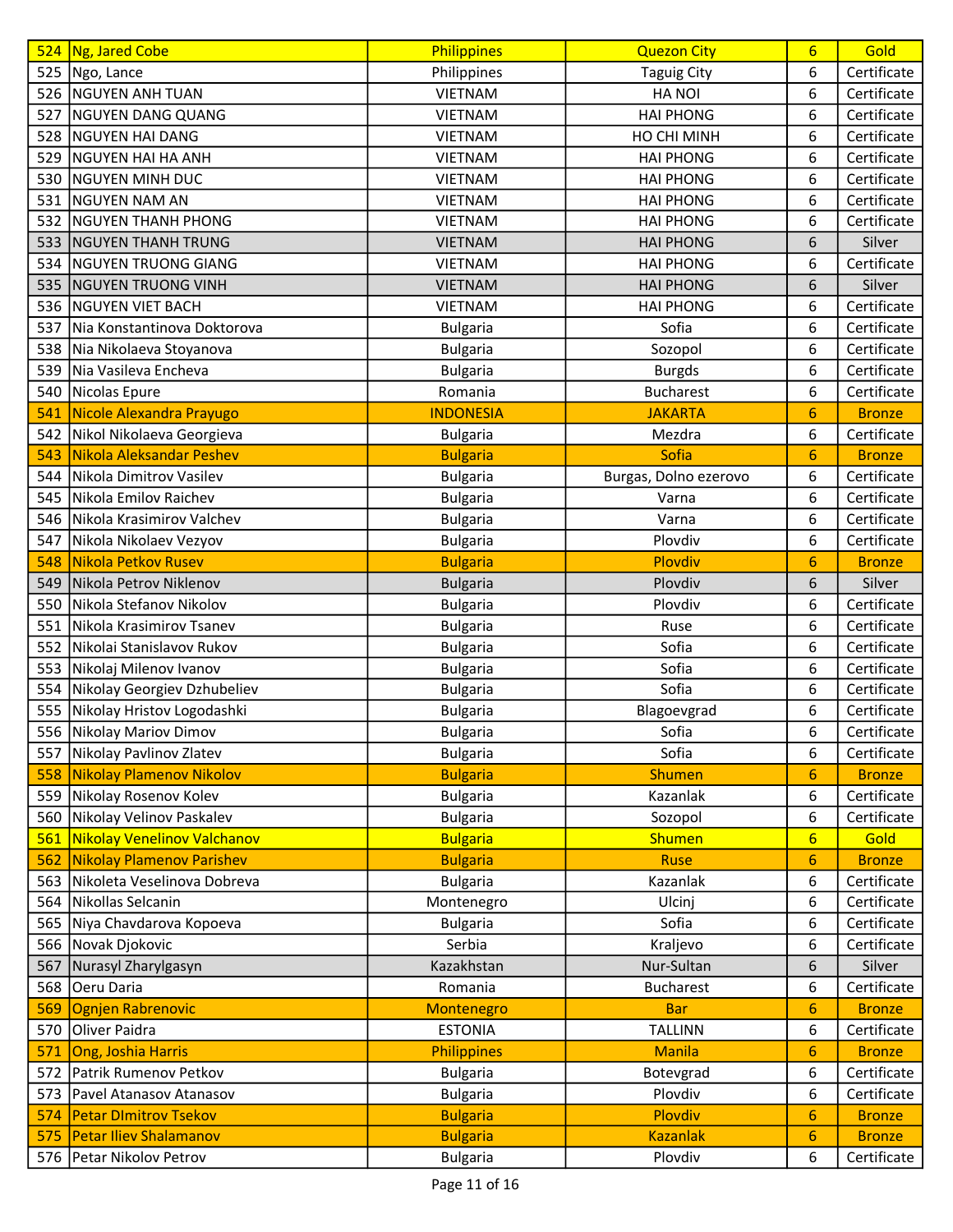| <b>Petar Petrov Vasilev</b><br><b>Bulgaria</b><br>Plovdiv<br>578<br>6<br><b>Bronze</b><br><b>Petar Svilenov Trifonov</b><br>579<br>Pleven<br>6<br><b>Bulgaria</b><br><b>Bronze</b><br>6<br>Petar Vasilev Terzi<br>Certificate<br>580<br>Varna<br><b>Bulgaria</b><br>6<br>Petar Tcenev Ganchev<br>Certificate<br>581<br>Vratsa<br><b>Bulgaria</b><br>Plovdiv<br>Gold<br>582<br><b>Philip Atanasov Todorov</b><br>6<br><b>Bulgaria</b><br>Certificate<br>583 Pineda, Erinn Aemery<br>6<br>Philippines<br>Calamba City<br>Plamen Evgeniev Sharankov<br>6<br>Certificate<br>584<br><b>Bulgaria</b><br><b>Burgas</b><br>6<br>Plamen Valentinov Tronkov<br>Certificate<br>585<br><b>Bulgaria</b><br><b>Burgas</b><br>586 Plamena Karamfilova Popova<br>Certificate<br>6<br><b>Bulgaria</b><br>Shumen<br>Plovdiv<br>Plamena Miroslavova Gesheva<br>6<br>587<br><b>Bulgaria</b><br>Silver<br>Po, Phoebe Sofia<br>6<br>Certificate<br>588<br>Philippines<br>Makati City<br>589 Presiyan Naydenov Konstantinov<br>Silistra<br>6<br>Certificate<br><b>Bulgaria</b><br>Preslava Ivanova Dermendzhieva<br>590<br><b>Kazanlak</b><br>6<br><b>Bulgaria</b><br><b>Bronze</b><br>6<br>Preslava Petrova Yanakieva<br>Dobrich<br>Certificate<br>591<br><b>Bulgaria</b><br>592 R. Darvish Ahza Kusuma<br>6<br>Certificate<br><b>INDONESIA</b><br><b>BEKASI</b><br>593 Radina Nikolaeva Milanova<br>Plovdiv<br>$6\overline{6}$<br>Gold<br><b>Bulgaria</b><br>594 Radoslav Ivov Kraevski<br>Plovdiv<br>6<br>Certificate<br><b>Bulgaria</b><br>Radost Milenova Mincheva<br>Plovdiv<br>6<br>595<br><b>Bulgaria</b><br><b>Bronze</b><br>596 Radost Valentinova Yordanova<br>6<br>Certificate<br><b>Bulgaria</b><br><b>Burgas</b><br>Kazanlak<br>Certificate<br>597<br>Radostina Stoilova Kovacheva<br>6<br><b>Bulgaria</b><br>6<br>Radu Zambitchi<br><b>Bucharest</b><br>Certificate<br>598<br>Romania<br>Silver<br>599<br>Ralitsa Yurieva Ivanova<br>Varna<br>6<br><b>Bulgaria</b><br>Tashkent<br>Certificate<br>Rashidova Zebo<br>Uzbekistan<br>600<br>6<br>Rasulova Mubina<br>Uzbekistan<br>Tashkent<br>6<br>Certificate<br>601<br>Raya Aleksandrova Todorova<br>6<br><b>Vratsa</b><br>602<br><b>Bulgaria</b><br><b>Bronze</b><br>Plovdiv<br>Certificate<br>603 Raya Chavdarova Aygatova<br>6<br><b>Bulgaria</b><br>6<br>Certificate<br>604 Raya Hristova Georgieva<br>Dobrich<br><b>Bulgaria</b><br><b>Sofia</b><br>605<br>Raya Ivanova Dikova<br>6<br><b>Bronze</b><br><b>Bulgaria</b><br>606 Raya Ivanova Kostova<br>Plovdiv<br>6<br>Certificate<br><b>Bulgaria</b><br>Vidin<br>Certificate<br>607<br>Raya Plamenova Vladimirova<br>6<br><b>Bulgaria</b><br>608 Raya Rosenova Stancheva<br>Certificate<br><b>Bulgaria</b><br>Vratsa<br>6<br>609 Rayos, Vinz PJ<br>Philippines<br>6<br>Certificate<br><b>Batangas City</b><br>610 Requioma, Elizabeth Simone<br>6<br>Mandaue City<br>Certificate<br>Philippines<br>Gold<br><b>Roan Deyanov Gochev</b><br><b>Bulgaria</b><br>Ruse<br>$6\overline{6}$<br>611<br>612 Robert Banu<br>Romania<br><b>Bucharest</b><br>6<br>Certificate<br><b>Robert Marjan Stoilov</b><br><b>Republic of North Macedonia</b><br>Skopje<br>6<br>613<br><b>Bronze</b><br>Certificate<br>614   Robert Pauna<br>Romania<br><b>Bucharest</b><br>6<br>615 Rosen Atanasov Baĭkov<br>Panagyurishte<br>6<br>Certificate<br><b>Bulgaria</b><br>616 Rosen Nikolov Kamenov<br>Sofia<br>6<br>Certificate<br><b>Bulgaria</b><br>Rositsa Chavdarova Dodeva<br>Sofia<br>Certificate<br>6<br>617<br><b>Bulgaria</b><br>Botevgrad<br>Certificate<br>618   Rumen Hristov Vantsov<br><b>Bulgaria</b><br>6<br>619 Rumen Ivanov Delev<br>Kazanlak<br>6<br>Certificate<br><b>Bulgaria</b><br>Sofia<br>6<br>Rumyana Boncheva Boneva<br>Certificate<br>620<br><b>Bulgaria</b><br>Certificate<br>621 Sadikov Miran<br>Uzbekistan<br>Tashkent<br>6<br><b>Bishkek</b><br>Certificate<br>Saliya Guronova<br>6<br>622<br>Kyrgyzstan<br>Samarah Hossain Choudhury<br><b>NIGERIA</b><br><b>KANO</b><br>6<br>623<br><b>Bronze</b><br>Samuil Sabev Borisov<br>Kazanlak<br>6<br>Certificate<br>624<br><b>Bulgaria</b><br>625 Samuil Stamenov Stamenov<br>Plovdiv<br>Certificate<br><b>Bulgaria</b><br>6<br>Sofia<br>626 Samuil Vanislavov Vasilev<br><b>Bulgaria</b><br>6<br>Silver<br>Sanilevich David<br>Tashkent<br>Uzbekistan<br>6<br>Certificate<br>627<br>628 Sara Aleksandar Yandreska<br>Varna<br>6<br>Certificate<br><b>Bulgaria</b><br><b>Nur-Sultan</b><br>629 Sati Abisheva<br><b>Kazakhstan</b><br>6<br><b>Bronze</b> | 577 | Petar Petrov Benkov | <b>Bulgaria</b> | Plovdiv | 6 | Certificate |
|-------------------------------------------------------------------------------------------------------------------------------------------------------------------------------------------------------------------------------------------------------------------------------------------------------------------------------------------------------------------------------------------------------------------------------------------------------------------------------------------------------------------------------------------------------------------------------------------------------------------------------------------------------------------------------------------------------------------------------------------------------------------------------------------------------------------------------------------------------------------------------------------------------------------------------------------------------------------------------------------------------------------------------------------------------------------------------------------------------------------------------------------------------------------------------------------------------------------------------------------------------------------------------------------------------------------------------------------------------------------------------------------------------------------------------------------------------------------------------------------------------------------------------------------------------------------------------------------------------------------------------------------------------------------------------------------------------------------------------------------------------------------------------------------------------------------------------------------------------------------------------------------------------------------------------------------------------------------------------------------------------------------------------------------------------------------------------------------------------------------------------------------------------------------------------------------------------------------------------------------------------------------------------------------------------------------------------------------------------------------------------------------------------------------------------------------------------------------------------------------------------------------------------------------------------------------------------------------------------------------------------------------------------------------------------------------------------------------------------------------------------------------------------------------------------------------------------------------------------------------------------------------------------------------------------------------------------------------------------------------------------------------------------------------------------------------------------------------------------------------------------------------------------------------------------------------------------------------------------------------------------------------------------------------------------------------------------------------------------------------------------------------------------------------------------------------------------------------------------------------------------------------------------------------------------------------------------------------------------------------------------------------------------------------------------------------------------------------------------------------------------------------------------------------------------------------------------------------------------------------------------------------------------------------------------------------------------------------------------------------------------------------------------------------------------------------------------------------------------------------------------------------------------------------------------------------------------------------------------------------------------------------------------------------------------------------------------------------------------------------------------------------------------------------------------------------------------------------------------------------------------|-----|---------------------|-----------------|---------|---|-------------|
|                                                                                                                                                                                                                                                                                                                                                                                                                                                                                                                                                                                                                                                                                                                                                                                                                                                                                                                                                                                                                                                                                                                                                                                                                                                                                                                                                                                                                                                                                                                                                                                                                                                                                                                                                                                                                                                                                                                                                                                                                                                                                                                                                                                                                                                                                                                                                                                                                                                                                                                                                                                                                                                                                                                                                                                                                                                                                                                                                                                                                                                                                                                                                                                                                                                                                                                                                                                                                                                                                                                                                                                                                                                                                                                                                                                                                                                                                                                                                                                                                                                                                                                                                                                                                                                                                                                                                                                                                                                                                                       |     |                     |                 |         |   |             |
|                                                                                                                                                                                                                                                                                                                                                                                                                                                                                                                                                                                                                                                                                                                                                                                                                                                                                                                                                                                                                                                                                                                                                                                                                                                                                                                                                                                                                                                                                                                                                                                                                                                                                                                                                                                                                                                                                                                                                                                                                                                                                                                                                                                                                                                                                                                                                                                                                                                                                                                                                                                                                                                                                                                                                                                                                                                                                                                                                                                                                                                                                                                                                                                                                                                                                                                                                                                                                                                                                                                                                                                                                                                                                                                                                                                                                                                                                                                                                                                                                                                                                                                                                                                                                                                                                                                                                                                                                                                                                                       |     |                     |                 |         |   |             |
|                                                                                                                                                                                                                                                                                                                                                                                                                                                                                                                                                                                                                                                                                                                                                                                                                                                                                                                                                                                                                                                                                                                                                                                                                                                                                                                                                                                                                                                                                                                                                                                                                                                                                                                                                                                                                                                                                                                                                                                                                                                                                                                                                                                                                                                                                                                                                                                                                                                                                                                                                                                                                                                                                                                                                                                                                                                                                                                                                                                                                                                                                                                                                                                                                                                                                                                                                                                                                                                                                                                                                                                                                                                                                                                                                                                                                                                                                                                                                                                                                                                                                                                                                                                                                                                                                                                                                                                                                                                                                                       |     |                     |                 |         |   |             |
|                                                                                                                                                                                                                                                                                                                                                                                                                                                                                                                                                                                                                                                                                                                                                                                                                                                                                                                                                                                                                                                                                                                                                                                                                                                                                                                                                                                                                                                                                                                                                                                                                                                                                                                                                                                                                                                                                                                                                                                                                                                                                                                                                                                                                                                                                                                                                                                                                                                                                                                                                                                                                                                                                                                                                                                                                                                                                                                                                                                                                                                                                                                                                                                                                                                                                                                                                                                                                                                                                                                                                                                                                                                                                                                                                                                                                                                                                                                                                                                                                                                                                                                                                                                                                                                                                                                                                                                                                                                                                                       |     |                     |                 |         |   |             |
|                                                                                                                                                                                                                                                                                                                                                                                                                                                                                                                                                                                                                                                                                                                                                                                                                                                                                                                                                                                                                                                                                                                                                                                                                                                                                                                                                                                                                                                                                                                                                                                                                                                                                                                                                                                                                                                                                                                                                                                                                                                                                                                                                                                                                                                                                                                                                                                                                                                                                                                                                                                                                                                                                                                                                                                                                                                                                                                                                                                                                                                                                                                                                                                                                                                                                                                                                                                                                                                                                                                                                                                                                                                                                                                                                                                                                                                                                                                                                                                                                                                                                                                                                                                                                                                                                                                                                                                                                                                                                                       |     |                     |                 |         |   |             |
|                                                                                                                                                                                                                                                                                                                                                                                                                                                                                                                                                                                                                                                                                                                                                                                                                                                                                                                                                                                                                                                                                                                                                                                                                                                                                                                                                                                                                                                                                                                                                                                                                                                                                                                                                                                                                                                                                                                                                                                                                                                                                                                                                                                                                                                                                                                                                                                                                                                                                                                                                                                                                                                                                                                                                                                                                                                                                                                                                                                                                                                                                                                                                                                                                                                                                                                                                                                                                                                                                                                                                                                                                                                                                                                                                                                                                                                                                                                                                                                                                                                                                                                                                                                                                                                                                                                                                                                                                                                                                                       |     |                     |                 |         |   |             |
|                                                                                                                                                                                                                                                                                                                                                                                                                                                                                                                                                                                                                                                                                                                                                                                                                                                                                                                                                                                                                                                                                                                                                                                                                                                                                                                                                                                                                                                                                                                                                                                                                                                                                                                                                                                                                                                                                                                                                                                                                                                                                                                                                                                                                                                                                                                                                                                                                                                                                                                                                                                                                                                                                                                                                                                                                                                                                                                                                                                                                                                                                                                                                                                                                                                                                                                                                                                                                                                                                                                                                                                                                                                                                                                                                                                                                                                                                                                                                                                                                                                                                                                                                                                                                                                                                                                                                                                                                                                                                                       |     |                     |                 |         |   |             |
|                                                                                                                                                                                                                                                                                                                                                                                                                                                                                                                                                                                                                                                                                                                                                                                                                                                                                                                                                                                                                                                                                                                                                                                                                                                                                                                                                                                                                                                                                                                                                                                                                                                                                                                                                                                                                                                                                                                                                                                                                                                                                                                                                                                                                                                                                                                                                                                                                                                                                                                                                                                                                                                                                                                                                                                                                                                                                                                                                                                                                                                                                                                                                                                                                                                                                                                                                                                                                                                                                                                                                                                                                                                                                                                                                                                                                                                                                                                                                                                                                                                                                                                                                                                                                                                                                                                                                                                                                                                                                                       |     |                     |                 |         |   |             |
|                                                                                                                                                                                                                                                                                                                                                                                                                                                                                                                                                                                                                                                                                                                                                                                                                                                                                                                                                                                                                                                                                                                                                                                                                                                                                                                                                                                                                                                                                                                                                                                                                                                                                                                                                                                                                                                                                                                                                                                                                                                                                                                                                                                                                                                                                                                                                                                                                                                                                                                                                                                                                                                                                                                                                                                                                                                                                                                                                                                                                                                                                                                                                                                                                                                                                                                                                                                                                                                                                                                                                                                                                                                                                                                                                                                                                                                                                                                                                                                                                                                                                                                                                                                                                                                                                                                                                                                                                                                                                                       |     |                     |                 |         |   |             |
|                                                                                                                                                                                                                                                                                                                                                                                                                                                                                                                                                                                                                                                                                                                                                                                                                                                                                                                                                                                                                                                                                                                                                                                                                                                                                                                                                                                                                                                                                                                                                                                                                                                                                                                                                                                                                                                                                                                                                                                                                                                                                                                                                                                                                                                                                                                                                                                                                                                                                                                                                                                                                                                                                                                                                                                                                                                                                                                                                                                                                                                                                                                                                                                                                                                                                                                                                                                                                                                                                                                                                                                                                                                                                                                                                                                                                                                                                                                                                                                                                                                                                                                                                                                                                                                                                                                                                                                                                                                                                                       |     |                     |                 |         |   |             |
|                                                                                                                                                                                                                                                                                                                                                                                                                                                                                                                                                                                                                                                                                                                                                                                                                                                                                                                                                                                                                                                                                                                                                                                                                                                                                                                                                                                                                                                                                                                                                                                                                                                                                                                                                                                                                                                                                                                                                                                                                                                                                                                                                                                                                                                                                                                                                                                                                                                                                                                                                                                                                                                                                                                                                                                                                                                                                                                                                                                                                                                                                                                                                                                                                                                                                                                                                                                                                                                                                                                                                                                                                                                                                                                                                                                                                                                                                                                                                                                                                                                                                                                                                                                                                                                                                                                                                                                                                                                                                                       |     |                     |                 |         |   |             |
|                                                                                                                                                                                                                                                                                                                                                                                                                                                                                                                                                                                                                                                                                                                                                                                                                                                                                                                                                                                                                                                                                                                                                                                                                                                                                                                                                                                                                                                                                                                                                                                                                                                                                                                                                                                                                                                                                                                                                                                                                                                                                                                                                                                                                                                                                                                                                                                                                                                                                                                                                                                                                                                                                                                                                                                                                                                                                                                                                                                                                                                                                                                                                                                                                                                                                                                                                                                                                                                                                                                                                                                                                                                                                                                                                                                                                                                                                                                                                                                                                                                                                                                                                                                                                                                                                                                                                                                                                                                                                                       |     |                     |                 |         |   |             |
|                                                                                                                                                                                                                                                                                                                                                                                                                                                                                                                                                                                                                                                                                                                                                                                                                                                                                                                                                                                                                                                                                                                                                                                                                                                                                                                                                                                                                                                                                                                                                                                                                                                                                                                                                                                                                                                                                                                                                                                                                                                                                                                                                                                                                                                                                                                                                                                                                                                                                                                                                                                                                                                                                                                                                                                                                                                                                                                                                                                                                                                                                                                                                                                                                                                                                                                                                                                                                                                                                                                                                                                                                                                                                                                                                                                                                                                                                                                                                                                                                                                                                                                                                                                                                                                                                                                                                                                                                                                                                                       |     |                     |                 |         |   |             |
|                                                                                                                                                                                                                                                                                                                                                                                                                                                                                                                                                                                                                                                                                                                                                                                                                                                                                                                                                                                                                                                                                                                                                                                                                                                                                                                                                                                                                                                                                                                                                                                                                                                                                                                                                                                                                                                                                                                                                                                                                                                                                                                                                                                                                                                                                                                                                                                                                                                                                                                                                                                                                                                                                                                                                                                                                                                                                                                                                                                                                                                                                                                                                                                                                                                                                                                                                                                                                                                                                                                                                                                                                                                                                                                                                                                                                                                                                                                                                                                                                                                                                                                                                                                                                                                                                                                                                                                                                                                                                                       |     |                     |                 |         |   |             |
|                                                                                                                                                                                                                                                                                                                                                                                                                                                                                                                                                                                                                                                                                                                                                                                                                                                                                                                                                                                                                                                                                                                                                                                                                                                                                                                                                                                                                                                                                                                                                                                                                                                                                                                                                                                                                                                                                                                                                                                                                                                                                                                                                                                                                                                                                                                                                                                                                                                                                                                                                                                                                                                                                                                                                                                                                                                                                                                                                                                                                                                                                                                                                                                                                                                                                                                                                                                                                                                                                                                                                                                                                                                                                                                                                                                                                                                                                                                                                                                                                                                                                                                                                                                                                                                                                                                                                                                                                                                                                                       |     |                     |                 |         |   |             |
|                                                                                                                                                                                                                                                                                                                                                                                                                                                                                                                                                                                                                                                                                                                                                                                                                                                                                                                                                                                                                                                                                                                                                                                                                                                                                                                                                                                                                                                                                                                                                                                                                                                                                                                                                                                                                                                                                                                                                                                                                                                                                                                                                                                                                                                                                                                                                                                                                                                                                                                                                                                                                                                                                                                                                                                                                                                                                                                                                                                                                                                                                                                                                                                                                                                                                                                                                                                                                                                                                                                                                                                                                                                                                                                                                                                                                                                                                                                                                                                                                                                                                                                                                                                                                                                                                                                                                                                                                                                                                                       |     |                     |                 |         |   |             |
|                                                                                                                                                                                                                                                                                                                                                                                                                                                                                                                                                                                                                                                                                                                                                                                                                                                                                                                                                                                                                                                                                                                                                                                                                                                                                                                                                                                                                                                                                                                                                                                                                                                                                                                                                                                                                                                                                                                                                                                                                                                                                                                                                                                                                                                                                                                                                                                                                                                                                                                                                                                                                                                                                                                                                                                                                                                                                                                                                                                                                                                                                                                                                                                                                                                                                                                                                                                                                                                                                                                                                                                                                                                                                                                                                                                                                                                                                                                                                                                                                                                                                                                                                                                                                                                                                                                                                                                                                                                                                                       |     |                     |                 |         |   |             |
|                                                                                                                                                                                                                                                                                                                                                                                                                                                                                                                                                                                                                                                                                                                                                                                                                                                                                                                                                                                                                                                                                                                                                                                                                                                                                                                                                                                                                                                                                                                                                                                                                                                                                                                                                                                                                                                                                                                                                                                                                                                                                                                                                                                                                                                                                                                                                                                                                                                                                                                                                                                                                                                                                                                                                                                                                                                                                                                                                                                                                                                                                                                                                                                                                                                                                                                                                                                                                                                                                                                                                                                                                                                                                                                                                                                                                                                                                                                                                                                                                                                                                                                                                                                                                                                                                                                                                                                                                                                                                                       |     |                     |                 |         |   |             |
|                                                                                                                                                                                                                                                                                                                                                                                                                                                                                                                                                                                                                                                                                                                                                                                                                                                                                                                                                                                                                                                                                                                                                                                                                                                                                                                                                                                                                                                                                                                                                                                                                                                                                                                                                                                                                                                                                                                                                                                                                                                                                                                                                                                                                                                                                                                                                                                                                                                                                                                                                                                                                                                                                                                                                                                                                                                                                                                                                                                                                                                                                                                                                                                                                                                                                                                                                                                                                                                                                                                                                                                                                                                                                                                                                                                                                                                                                                                                                                                                                                                                                                                                                                                                                                                                                                                                                                                                                                                                                                       |     |                     |                 |         |   |             |
|                                                                                                                                                                                                                                                                                                                                                                                                                                                                                                                                                                                                                                                                                                                                                                                                                                                                                                                                                                                                                                                                                                                                                                                                                                                                                                                                                                                                                                                                                                                                                                                                                                                                                                                                                                                                                                                                                                                                                                                                                                                                                                                                                                                                                                                                                                                                                                                                                                                                                                                                                                                                                                                                                                                                                                                                                                                                                                                                                                                                                                                                                                                                                                                                                                                                                                                                                                                                                                                                                                                                                                                                                                                                                                                                                                                                                                                                                                                                                                                                                                                                                                                                                                                                                                                                                                                                                                                                                                                                                                       |     |                     |                 |         |   |             |
|                                                                                                                                                                                                                                                                                                                                                                                                                                                                                                                                                                                                                                                                                                                                                                                                                                                                                                                                                                                                                                                                                                                                                                                                                                                                                                                                                                                                                                                                                                                                                                                                                                                                                                                                                                                                                                                                                                                                                                                                                                                                                                                                                                                                                                                                                                                                                                                                                                                                                                                                                                                                                                                                                                                                                                                                                                                                                                                                                                                                                                                                                                                                                                                                                                                                                                                                                                                                                                                                                                                                                                                                                                                                                                                                                                                                                                                                                                                                                                                                                                                                                                                                                                                                                                                                                                                                                                                                                                                                                                       |     |                     |                 |         |   |             |
|                                                                                                                                                                                                                                                                                                                                                                                                                                                                                                                                                                                                                                                                                                                                                                                                                                                                                                                                                                                                                                                                                                                                                                                                                                                                                                                                                                                                                                                                                                                                                                                                                                                                                                                                                                                                                                                                                                                                                                                                                                                                                                                                                                                                                                                                                                                                                                                                                                                                                                                                                                                                                                                                                                                                                                                                                                                                                                                                                                                                                                                                                                                                                                                                                                                                                                                                                                                                                                                                                                                                                                                                                                                                                                                                                                                                                                                                                                                                                                                                                                                                                                                                                                                                                                                                                                                                                                                                                                                                                                       |     |                     |                 |         |   |             |
|                                                                                                                                                                                                                                                                                                                                                                                                                                                                                                                                                                                                                                                                                                                                                                                                                                                                                                                                                                                                                                                                                                                                                                                                                                                                                                                                                                                                                                                                                                                                                                                                                                                                                                                                                                                                                                                                                                                                                                                                                                                                                                                                                                                                                                                                                                                                                                                                                                                                                                                                                                                                                                                                                                                                                                                                                                                                                                                                                                                                                                                                                                                                                                                                                                                                                                                                                                                                                                                                                                                                                                                                                                                                                                                                                                                                                                                                                                                                                                                                                                                                                                                                                                                                                                                                                                                                                                                                                                                                                                       |     |                     |                 |         |   |             |
|                                                                                                                                                                                                                                                                                                                                                                                                                                                                                                                                                                                                                                                                                                                                                                                                                                                                                                                                                                                                                                                                                                                                                                                                                                                                                                                                                                                                                                                                                                                                                                                                                                                                                                                                                                                                                                                                                                                                                                                                                                                                                                                                                                                                                                                                                                                                                                                                                                                                                                                                                                                                                                                                                                                                                                                                                                                                                                                                                                                                                                                                                                                                                                                                                                                                                                                                                                                                                                                                                                                                                                                                                                                                                                                                                                                                                                                                                                                                                                                                                                                                                                                                                                                                                                                                                                                                                                                                                                                                                                       |     |                     |                 |         |   |             |
|                                                                                                                                                                                                                                                                                                                                                                                                                                                                                                                                                                                                                                                                                                                                                                                                                                                                                                                                                                                                                                                                                                                                                                                                                                                                                                                                                                                                                                                                                                                                                                                                                                                                                                                                                                                                                                                                                                                                                                                                                                                                                                                                                                                                                                                                                                                                                                                                                                                                                                                                                                                                                                                                                                                                                                                                                                                                                                                                                                                                                                                                                                                                                                                                                                                                                                                                                                                                                                                                                                                                                                                                                                                                                                                                                                                                                                                                                                                                                                                                                                                                                                                                                                                                                                                                                                                                                                                                                                                                                                       |     |                     |                 |         |   |             |
|                                                                                                                                                                                                                                                                                                                                                                                                                                                                                                                                                                                                                                                                                                                                                                                                                                                                                                                                                                                                                                                                                                                                                                                                                                                                                                                                                                                                                                                                                                                                                                                                                                                                                                                                                                                                                                                                                                                                                                                                                                                                                                                                                                                                                                                                                                                                                                                                                                                                                                                                                                                                                                                                                                                                                                                                                                                                                                                                                                                                                                                                                                                                                                                                                                                                                                                                                                                                                                                                                                                                                                                                                                                                                                                                                                                                                                                                                                                                                                                                                                                                                                                                                                                                                                                                                                                                                                                                                                                                                                       |     |                     |                 |         |   |             |
|                                                                                                                                                                                                                                                                                                                                                                                                                                                                                                                                                                                                                                                                                                                                                                                                                                                                                                                                                                                                                                                                                                                                                                                                                                                                                                                                                                                                                                                                                                                                                                                                                                                                                                                                                                                                                                                                                                                                                                                                                                                                                                                                                                                                                                                                                                                                                                                                                                                                                                                                                                                                                                                                                                                                                                                                                                                                                                                                                                                                                                                                                                                                                                                                                                                                                                                                                                                                                                                                                                                                                                                                                                                                                                                                                                                                                                                                                                                                                                                                                                                                                                                                                                                                                                                                                                                                                                                                                                                                                                       |     |                     |                 |         |   |             |
|                                                                                                                                                                                                                                                                                                                                                                                                                                                                                                                                                                                                                                                                                                                                                                                                                                                                                                                                                                                                                                                                                                                                                                                                                                                                                                                                                                                                                                                                                                                                                                                                                                                                                                                                                                                                                                                                                                                                                                                                                                                                                                                                                                                                                                                                                                                                                                                                                                                                                                                                                                                                                                                                                                                                                                                                                                                                                                                                                                                                                                                                                                                                                                                                                                                                                                                                                                                                                                                                                                                                                                                                                                                                                                                                                                                                                                                                                                                                                                                                                                                                                                                                                                                                                                                                                                                                                                                                                                                                                                       |     |                     |                 |         |   |             |
|                                                                                                                                                                                                                                                                                                                                                                                                                                                                                                                                                                                                                                                                                                                                                                                                                                                                                                                                                                                                                                                                                                                                                                                                                                                                                                                                                                                                                                                                                                                                                                                                                                                                                                                                                                                                                                                                                                                                                                                                                                                                                                                                                                                                                                                                                                                                                                                                                                                                                                                                                                                                                                                                                                                                                                                                                                                                                                                                                                                                                                                                                                                                                                                                                                                                                                                                                                                                                                                                                                                                                                                                                                                                                                                                                                                                                                                                                                                                                                                                                                                                                                                                                                                                                                                                                                                                                                                                                                                                                                       |     |                     |                 |         |   |             |
|                                                                                                                                                                                                                                                                                                                                                                                                                                                                                                                                                                                                                                                                                                                                                                                                                                                                                                                                                                                                                                                                                                                                                                                                                                                                                                                                                                                                                                                                                                                                                                                                                                                                                                                                                                                                                                                                                                                                                                                                                                                                                                                                                                                                                                                                                                                                                                                                                                                                                                                                                                                                                                                                                                                                                                                                                                                                                                                                                                                                                                                                                                                                                                                                                                                                                                                                                                                                                                                                                                                                                                                                                                                                                                                                                                                                                                                                                                                                                                                                                                                                                                                                                                                                                                                                                                                                                                                                                                                                                                       |     |                     |                 |         |   |             |
|                                                                                                                                                                                                                                                                                                                                                                                                                                                                                                                                                                                                                                                                                                                                                                                                                                                                                                                                                                                                                                                                                                                                                                                                                                                                                                                                                                                                                                                                                                                                                                                                                                                                                                                                                                                                                                                                                                                                                                                                                                                                                                                                                                                                                                                                                                                                                                                                                                                                                                                                                                                                                                                                                                                                                                                                                                                                                                                                                                                                                                                                                                                                                                                                                                                                                                                                                                                                                                                                                                                                                                                                                                                                                                                                                                                                                                                                                                                                                                                                                                                                                                                                                                                                                                                                                                                                                                                                                                                                                                       |     |                     |                 |         |   |             |
|                                                                                                                                                                                                                                                                                                                                                                                                                                                                                                                                                                                                                                                                                                                                                                                                                                                                                                                                                                                                                                                                                                                                                                                                                                                                                                                                                                                                                                                                                                                                                                                                                                                                                                                                                                                                                                                                                                                                                                                                                                                                                                                                                                                                                                                                                                                                                                                                                                                                                                                                                                                                                                                                                                                                                                                                                                                                                                                                                                                                                                                                                                                                                                                                                                                                                                                                                                                                                                                                                                                                                                                                                                                                                                                                                                                                                                                                                                                                                                                                                                                                                                                                                                                                                                                                                                                                                                                                                                                                                                       |     |                     |                 |         |   |             |
|                                                                                                                                                                                                                                                                                                                                                                                                                                                                                                                                                                                                                                                                                                                                                                                                                                                                                                                                                                                                                                                                                                                                                                                                                                                                                                                                                                                                                                                                                                                                                                                                                                                                                                                                                                                                                                                                                                                                                                                                                                                                                                                                                                                                                                                                                                                                                                                                                                                                                                                                                                                                                                                                                                                                                                                                                                                                                                                                                                                                                                                                                                                                                                                                                                                                                                                                                                                                                                                                                                                                                                                                                                                                                                                                                                                                                                                                                                                                                                                                                                                                                                                                                                                                                                                                                                                                                                                                                                                                                                       |     |                     |                 |         |   |             |
|                                                                                                                                                                                                                                                                                                                                                                                                                                                                                                                                                                                                                                                                                                                                                                                                                                                                                                                                                                                                                                                                                                                                                                                                                                                                                                                                                                                                                                                                                                                                                                                                                                                                                                                                                                                                                                                                                                                                                                                                                                                                                                                                                                                                                                                                                                                                                                                                                                                                                                                                                                                                                                                                                                                                                                                                                                                                                                                                                                                                                                                                                                                                                                                                                                                                                                                                                                                                                                                                                                                                                                                                                                                                                                                                                                                                                                                                                                                                                                                                                                                                                                                                                                                                                                                                                                                                                                                                                                                                                                       |     |                     |                 |         |   |             |
|                                                                                                                                                                                                                                                                                                                                                                                                                                                                                                                                                                                                                                                                                                                                                                                                                                                                                                                                                                                                                                                                                                                                                                                                                                                                                                                                                                                                                                                                                                                                                                                                                                                                                                                                                                                                                                                                                                                                                                                                                                                                                                                                                                                                                                                                                                                                                                                                                                                                                                                                                                                                                                                                                                                                                                                                                                                                                                                                                                                                                                                                                                                                                                                                                                                                                                                                                                                                                                                                                                                                                                                                                                                                                                                                                                                                                                                                                                                                                                                                                                                                                                                                                                                                                                                                                                                                                                                                                                                                                                       |     |                     |                 |         |   |             |
|                                                                                                                                                                                                                                                                                                                                                                                                                                                                                                                                                                                                                                                                                                                                                                                                                                                                                                                                                                                                                                                                                                                                                                                                                                                                                                                                                                                                                                                                                                                                                                                                                                                                                                                                                                                                                                                                                                                                                                                                                                                                                                                                                                                                                                                                                                                                                                                                                                                                                                                                                                                                                                                                                                                                                                                                                                                                                                                                                                                                                                                                                                                                                                                                                                                                                                                                                                                                                                                                                                                                                                                                                                                                                                                                                                                                                                                                                                                                                                                                                                                                                                                                                                                                                                                                                                                                                                                                                                                                                                       |     |                     |                 |         |   |             |
|                                                                                                                                                                                                                                                                                                                                                                                                                                                                                                                                                                                                                                                                                                                                                                                                                                                                                                                                                                                                                                                                                                                                                                                                                                                                                                                                                                                                                                                                                                                                                                                                                                                                                                                                                                                                                                                                                                                                                                                                                                                                                                                                                                                                                                                                                                                                                                                                                                                                                                                                                                                                                                                                                                                                                                                                                                                                                                                                                                                                                                                                                                                                                                                                                                                                                                                                                                                                                                                                                                                                                                                                                                                                                                                                                                                                                                                                                                                                                                                                                                                                                                                                                                                                                                                                                                                                                                                                                                                                                                       |     |                     |                 |         |   |             |
|                                                                                                                                                                                                                                                                                                                                                                                                                                                                                                                                                                                                                                                                                                                                                                                                                                                                                                                                                                                                                                                                                                                                                                                                                                                                                                                                                                                                                                                                                                                                                                                                                                                                                                                                                                                                                                                                                                                                                                                                                                                                                                                                                                                                                                                                                                                                                                                                                                                                                                                                                                                                                                                                                                                                                                                                                                                                                                                                                                                                                                                                                                                                                                                                                                                                                                                                                                                                                                                                                                                                                                                                                                                                                                                                                                                                                                                                                                                                                                                                                                                                                                                                                                                                                                                                                                                                                                                                                                                                                                       |     |                     |                 |         |   |             |
|                                                                                                                                                                                                                                                                                                                                                                                                                                                                                                                                                                                                                                                                                                                                                                                                                                                                                                                                                                                                                                                                                                                                                                                                                                                                                                                                                                                                                                                                                                                                                                                                                                                                                                                                                                                                                                                                                                                                                                                                                                                                                                                                                                                                                                                                                                                                                                                                                                                                                                                                                                                                                                                                                                                                                                                                                                                                                                                                                                                                                                                                                                                                                                                                                                                                                                                                                                                                                                                                                                                                                                                                                                                                                                                                                                                                                                                                                                                                                                                                                                                                                                                                                                                                                                                                                                                                                                                                                                                                                                       |     |                     |                 |         |   |             |
|                                                                                                                                                                                                                                                                                                                                                                                                                                                                                                                                                                                                                                                                                                                                                                                                                                                                                                                                                                                                                                                                                                                                                                                                                                                                                                                                                                                                                                                                                                                                                                                                                                                                                                                                                                                                                                                                                                                                                                                                                                                                                                                                                                                                                                                                                                                                                                                                                                                                                                                                                                                                                                                                                                                                                                                                                                                                                                                                                                                                                                                                                                                                                                                                                                                                                                                                                                                                                                                                                                                                                                                                                                                                                                                                                                                                                                                                                                                                                                                                                                                                                                                                                                                                                                                                                                                                                                                                                                                                                                       |     |                     |                 |         |   |             |
|                                                                                                                                                                                                                                                                                                                                                                                                                                                                                                                                                                                                                                                                                                                                                                                                                                                                                                                                                                                                                                                                                                                                                                                                                                                                                                                                                                                                                                                                                                                                                                                                                                                                                                                                                                                                                                                                                                                                                                                                                                                                                                                                                                                                                                                                                                                                                                                                                                                                                                                                                                                                                                                                                                                                                                                                                                                                                                                                                                                                                                                                                                                                                                                                                                                                                                                                                                                                                                                                                                                                                                                                                                                                                                                                                                                                                                                                                                                                                                                                                                                                                                                                                                                                                                                                                                                                                                                                                                                                                                       |     |                     |                 |         |   |             |
|                                                                                                                                                                                                                                                                                                                                                                                                                                                                                                                                                                                                                                                                                                                                                                                                                                                                                                                                                                                                                                                                                                                                                                                                                                                                                                                                                                                                                                                                                                                                                                                                                                                                                                                                                                                                                                                                                                                                                                                                                                                                                                                                                                                                                                                                                                                                                                                                                                                                                                                                                                                                                                                                                                                                                                                                                                                                                                                                                                                                                                                                                                                                                                                                                                                                                                                                                                                                                                                                                                                                                                                                                                                                                                                                                                                                                                                                                                                                                                                                                                                                                                                                                                                                                                                                                                                                                                                                                                                                                                       |     |                     |                 |         |   |             |
|                                                                                                                                                                                                                                                                                                                                                                                                                                                                                                                                                                                                                                                                                                                                                                                                                                                                                                                                                                                                                                                                                                                                                                                                                                                                                                                                                                                                                                                                                                                                                                                                                                                                                                                                                                                                                                                                                                                                                                                                                                                                                                                                                                                                                                                                                                                                                                                                                                                                                                                                                                                                                                                                                                                                                                                                                                                                                                                                                                                                                                                                                                                                                                                                                                                                                                                                                                                                                                                                                                                                                                                                                                                                                                                                                                                                                                                                                                                                                                                                                                                                                                                                                                                                                                                                                                                                                                                                                                                                                                       |     |                     |                 |         |   |             |
|                                                                                                                                                                                                                                                                                                                                                                                                                                                                                                                                                                                                                                                                                                                                                                                                                                                                                                                                                                                                                                                                                                                                                                                                                                                                                                                                                                                                                                                                                                                                                                                                                                                                                                                                                                                                                                                                                                                                                                                                                                                                                                                                                                                                                                                                                                                                                                                                                                                                                                                                                                                                                                                                                                                                                                                                                                                                                                                                                                                                                                                                                                                                                                                                                                                                                                                                                                                                                                                                                                                                                                                                                                                                                                                                                                                                                                                                                                                                                                                                                                                                                                                                                                                                                                                                                                                                                                                                                                                                                                       |     |                     |                 |         |   |             |
|                                                                                                                                                                                                                                                                                                                                                                                                                                                                                                                                                                                                                                                                                                                                                                                                                                                                                                                                                                                                                                                                                                                                                                                                                                                                                                                                                                                                                                                                                                                                                                                                                                                                                                                                                                                                                                                                                                                                                                                                                                                                                                                                                                                                                                                                                                                                                                                                                                                                                                                                                                                                                                                                                                                                                                                                                                                                                                                                                                                                                                                                                                                                                                                                                                                                                                                                                                                                                                                                                                                                                                                                                                                                                                                                                                                                                                                                                                                                                                                                                                                                                                                                                                                                                                                                                                                                                                                                                                                                                                       |     |                     |                 |         |   |             |
|                                                                                                                                                                                                                                                                                                                                                                                                                                                                                                                                                                                                                                                                                                                                                                                                                                                                                                                                                                                                                                                                                                                                                                                                                                                                                                                                                                                                                                                                                                                                                                                                                                                                                                                                                                                                                                                                                                                                                                                                                                                                                                                                                                                                                                                                                                                                                                                                                                                                                                                                                                                                                                                                                                                                                                                                                                                                                                                                                                                                                                                                                                                                                                                                                                                                                                                                                                                                                                                                                                                                                                                                                                                                                                                                                                                                                                                                                                                                                                                                                                                                                                                                                                                                                                                                                                                                                                                                                                                                                                       |     |                     |                 |         |   |             |
|                                                                                                                                                                                                                                                                                                                                                                                                                                                                                                                                                                                                                                                                                                                                                                                                                                                                                                                                                                                                                                                                                                                                                                                                                                                                                                                                                                                                                                                                                                                                                                                                                                                                                                                                                                                                                                                                                                                                                                                                                                                                                                                                                                                                                                                                                                                                                                                                                                                                                                                                                                                                                                                                                                                                                                                                                                                                                                                                                                                                                                                                                                                                                                                                                                                                                                                                                                                                                                                                                                                                                                                                                                                                                                                                                                                                                                                                                                                                                                                                                                                                                                                                                                                                                                                                                                                                                                                                                                                                                                       |     |                     |                 |         |   |             |
|                                                                                                                                                                                                                                                                                                                                                                                                                                                                                                                                                                                                                                                                                                                                                                                                                                                                                                                                                                                                                                                                                                                                                                                                                                                                                                                                                                                                                                                                                                                                                                                                                                                                                                                                                                                                                                                                                                                                                                                                                                                                                                                                                                                                                                                                                                                                                                                                                                                                                                                                                                                                                                                                                                                                                                                                                                                                                                                                                                                                                                                                                                                                                                                                                                                                                                                                                                                                                                                                                                                                                                                                                                                                                                                                                                                                                                                                                                                                                                                                                                                                                                                                                                                                                                                                                                                                                                                                                                                                                                       |     |                     |                 |         |   |             |
|                                                                                                                                                                                                                                                                                                                                                                                                                                                                                                                                                                                                                                                                                                                                                                                                                                                                                                                                                                                                                                                                                                                                                                                                                                                                                                                                                                                                                                                                                                                                                                                                                                                                                                                                                                                                                                                                                                                                                                                                                                                                                                                                                                                                                                                                                                                                                                                                                                                                                                                                                                                                                                                                                                                                                                                                                                                                                                                                                                                                                                                                                                                                                                                                                                                                                                                                                                                                                                                                                                                                                                                                                                                                                                                                                                                                                                                                                                                                                                                                                                                                                                                                                                                                                                                                                                                                                                                                                                                                                                       |     |                     |                 |         |   |             |
|                                                                                                                                                                                                                                                                                                                                                                                                                                                                                                                                                                                                                                                                                                                                                                                                                                                                                                                                                                                                                                                                                                                                                                                                                                                                                                                                                                                                                                                                                                                                                                                                                                                                                                                                                                                                                                                                                                                                                                                                                                                                                                                                                                                                                                                                                                                                                                                                                                                                                                                                                                                                                                                                                                                                                                                                                                                                                                                                                                                                                                                                                                                                                                                                                                                                                                                                                                                                                                                                                                                                                                                                                                                                                                                                                                                                                                                                                                                                                                                                                                                                                                                                                                                                                                                                                                                                                                                                                                                                                                       |     |                     |                 |         |   |             |
|                                                                                                                                                                                                                                                                                                                                                                                                                                                                                                                                                                                                                                                                                                                                                                                                                                                                                                                                                                                                                                                                                                                                                                                                                                                                                                                                                                                                                                                                                                                                                                                                                                                                                                                                                                                                                                                                                                                                                                                                                                                                                                                                                                                                                                                                                                                                                                                                                                                                                                                                                                                                                                                                                                                                                                                                                                                                                                                                                                                                                                                                                                                                                                                                                                                                                                                                                                                                                                                                                                                                                                                                                                                                                                                                                                                                                                                                                                                                                                                                                                                                                                                                                                                                                                                                                                                                                                                                                                                                                                       |     |                     |                 |         |   |             |
|                                                                                                                                                                                                                                                                                                                                                                                                                                                                                                                                                                                                                                                                                                                                                                                                                                                                                                                                                                                                                                                                                                                                                                                                                                                                                                                                                                                                                                                                                                                                                                                                                                                                                                                                                                                                                                                                                                                                                                                                                                                                                                                                                                                                                                                                                                                                                                                                                                                                                                                                                                                                                                                                                                                                                                                                                                                                                                                                                                                                                                                                                                                                                                                                                                                                                                                                                                                                                                                                                                                                                                                                                                                                                                                                                                                                                                                                                                                                                                                                                                                                                                                                                                                                                                                                                                                                                                                                                                                                                                       |     |                     |                 |         |   |             |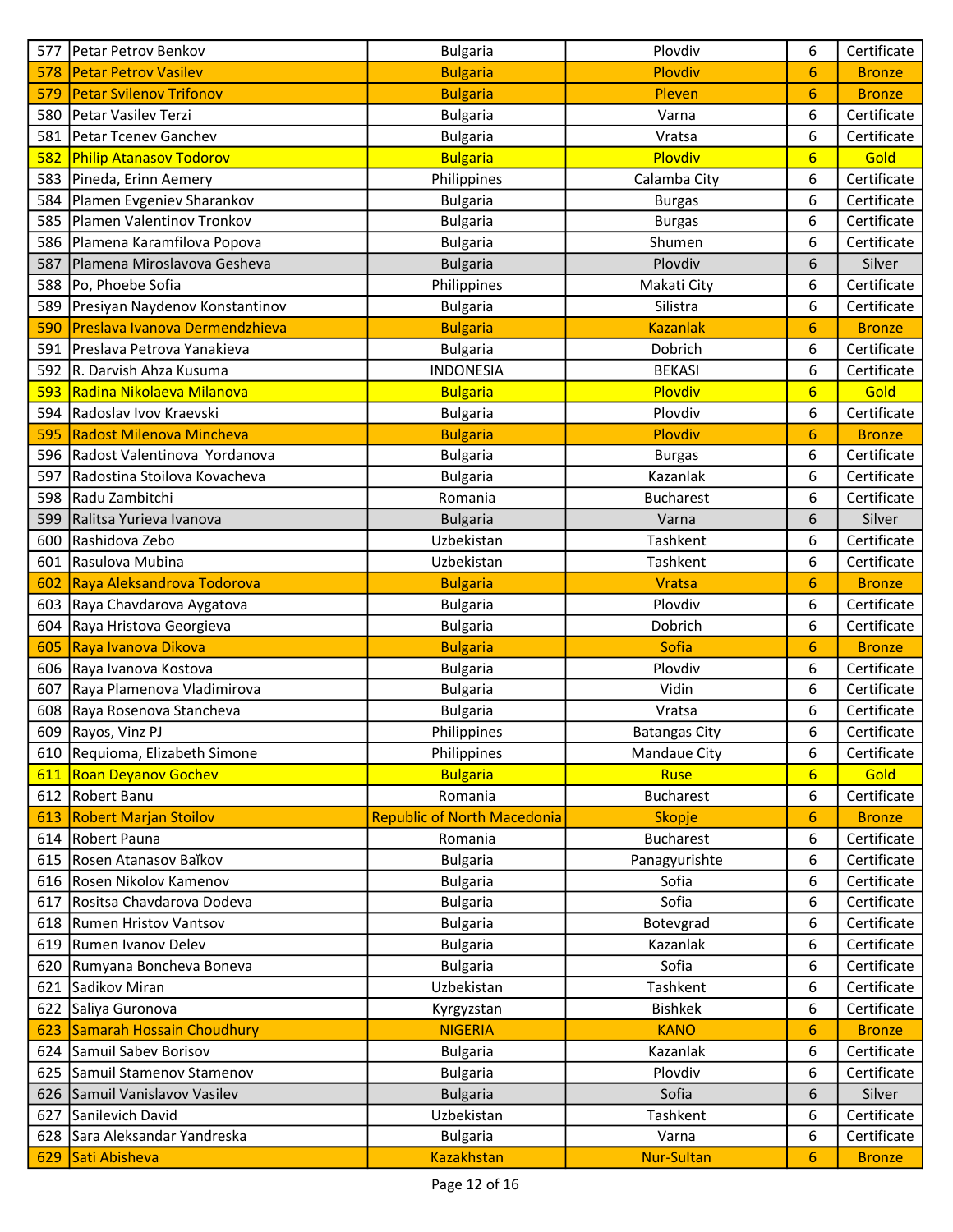| 630 | Sava Delev                         | <b>Bulgaria</b>                    | Sofia            | 6               | <b>Bronze</b> |
|-----|------------------------------------|------------------------------------|------------------|-----------------|---------------|
|     | 631 SEKIP GOKTUNA                  | <b>TURKEY</b>                      | <b>IZMIR</b>     | 6               | Certificate   |
|     | 632 Shahabitdinov Muhammaddiyor    | Uzbekistan                         | Tashkent         | 6               | Certificate   |
|     | 633 Shamirzayeva Adelya            | Uzbekistan                         | Tashkent         | 6               | Certificate   |
| 634 | <b>Shane Alexander Huang</b>       | <b>INDONESIA</b>                   | <b>SURABAYA</b>  | 6               | <b>Bronze</b> |
| 635 | <b>Sharan Maneesh Hemnani</b>      | <b>NIGERIA</b>                     | <b>KANO</b>      | 6               | <b>Bronze</b> |
| 636 | <b>Shevlyagin Aleksey</b>          | <b>Russia</b>                      | <b>Elizovo</b>   | 6               | <b>Bronze</b> |
| 637 | Shreyashi Chakraborty              | <b>NIGERIA</b>                     | <b>KANO</b>      | 6               | Certificate   |
| 638 | Shuxratillayev Muhammaddiyor       | Uzbekistan                         | <b>Tashkent</b>  | 6               | Silver        |
| 639 | <b>Simeon Iliev Marinov</b>        | <b>Bulgaria</b>                    | Sofia            | 6               | <b>Bronze</b> |
| 640 | Simeon Peev Zhelev                 | <b>Bulgaria</b>                    | Sofia            | 6               | Certificate   |
| 641 | Simeon Radoslavov Mavrov           | <b>Bulgaria</b>                    | Plovdiv          | $6\overline{6}$ | Gold          |
|     | 642 Simeon Slaveykov Popdimitrov   | <b>Bulgaria</b>                    | Blagoevgrad      | 6               | Certificate   |
| 643 | Simona Krasimirova Valcheva        | <b>Bulgaria</b>                    | Plovdiv          | 6               | <b>Bronze</b> |
| 644 | Siyan Kirilov Ilchev               | <b>Bulgaria</b>                    | Plovdiv          | 6               | Certificate   |
|     | 645 Siyana Dragomirova Genduzova   | <b>Bulgaria</b>                    | Plovdiv          | 6               | Certificate   |
|     | 646 Siyana Krasimirova Kalcheva    | <b>Bulgaria</b>                    | Sozopol          | 6               | Certificate   |
| 647 | Sofia Lyubomirova Tsonyovska       | <b>Bulgaria</b>                    | Sofia            | 6               | Certificate   |
| 648 | Sophia Svetoslavova Velinova       | <b>Bulgaria</b>                    | Sofia            | 6               | Silver        |
| 649 | <b>Stanislav Todorov Todorov</b>   | <b>Bulgaria</b>                    | <b>Sofia</b>     | 6               | <b>Bronze</b> |
| 650 | Stefan Dragojevic                  | Serbia                             | Kraljevo         | 6               | Certificate   |
| 651 | Stefan Hristov Stefanov            | <b>Bulgaria</b>                    | Sofia            | 6               | Certificate   |
| 652 | Stefan Kostadinov Tsvetanov        | <b>Bulgaria</b>                    | Blagoevgrad      | 6               | Certificate   |
| 653 | Stefan Momchilov Kisyov            | <b>Bulgaria</b>                    | Plovdiv          | 6               | Silver        |
| 654 | Stefan Vasilev Yordanov            | <b>Bulgaria</b>                    | Dupnitsa         | 6               | Certificate   |
| 655 | <b>Stefan Zhivkov Aleksandrov</b>  | <b>Bulgaria</b>                    | Varna            | 6               | <b>Bronze</b> |
|     | 656 Stefania Stefanova Andonova    | <b>Bulgaria</b>                    | Sliven           | 6               | Silver        |
| 657 | Stela Boyanova Peeva               | <b>Bulgaria</b>                    | Ruse             | 6               | Certificate   |
|     | 658 Stela Valentinova Ilieva       | <b>Bulgaria</b>                    | Blagoevgrad      | 6               | Certificate   |
| 659 | Steliyan Stefanov Stoyanov         | <b>Bulgaria</b>                    | Dobrich          | 6               | Certificate   |
| 660 | Stelyan Hristov Botev              | <b>Bulgaria</b>                    | Kazanlak         | 6               | Certificate   |
|     | 661 Steven Prijadi                 | <b>INDONESIA</b>                   | SURABAYA         | 6               | Certificate   |
|     | 662 Stivan Aleksandrov Kalekanov   | <b>Bulgaria</b>                    | Sofia            | 6               | Certificate   |
| 663 | Stojanov Ilija Hriatijan           | <b>Republic of North Macedonia</b> | <b>Negotino</b>  | 6               | <b>Bronze</b> |
|     | 664 Stoyan Georgiev Ivanov         | <b>Bulgaria</b>                    | Botevgrad        | 6               | Certificate   |
|     | 665 Strahinja Simonovic            | Serbia                             | Kraljevo         | 6               | Certificate   |
| 666 | <b>SU SAGLIK</b>                   | <b>TURKEY</b>                      | <b>IZMIR</b>     | 6               | Certificate   |
| 667 | Sultanov Nodirbek                  | Uzbekistan                         | Tashkent         | 6               | Certificate   |
|     | 668 Svetlana Krasimirova Stoyanova | <b>Bulgaria</b>                    | <b>Burgas</b>    | 6               | Certificate   |
|     | 669 Svetlin Syuleymanov Bekirov    | <b>Bulgaria</b>                    | Plovdiv          | 6               | Certificate   |
| 670 | Svilen Stefanov Spasov             | <b>Bulgaria</b>                    | <b>Burgas</b>    | 6               | Silver        |
| 671 | Svobodin Dmitriy                   | Uzbekistan                         | Tashkent         | 6               | Certificate   |
|     | 672   TA ANH HUY                   | VIETNAM                            | <b>HAI PHONG</b> | 6               | Certificate   |
| 673 | Talap Ulaskhan                     | Kazakhstan                         | Nur-Sultan       | 6               | Certificate   |
| 674 | Tamerlan Baidurin                  | Kazakhstan                         | Almaty           | 6               | Certificate   |
| 675 | Tan, Giana Vinette                 | Philippines                        | <b>Manila</b>    | 6               | <b>Bronze</b> |
| 676 | Tanishka Verma                     | NIGERIA                            | <b>KANO</b>      | 6               | Certificate   |
| 677 | Tanya Tihomirova Nikolaeva         | <b>Bulgaria</b>                    | Plovdiv          | 6               | Certificate   |
| 678 | Tatyana Stoyanova Savova           | <b>Bulgaria</b>                    | Varna            | 6               | Certificate   |
| 679 | Teodor Ivanov Ivanov               | <b>Bulgaria</b>                    | Stara Zagora     | 6               | Certificate   |
| 680 | <b>Teodor Spasov Kosturkov</b>     | <b>Bulgaria</b>                    | Plovdiv          | 6               | Certificate   |
| 681 | <b>Teodor Teodorov Angolovski</b>  | <b>Bulgaria</b>                    | <b>Ruse</b>      | 6               | <b>Bronze</b> |
| 682 | Teodora Aleksandrova Lyutskancheva | <b>Bulgaria</b>                    | <b>Burgas</b>    | 6               | Certificate   |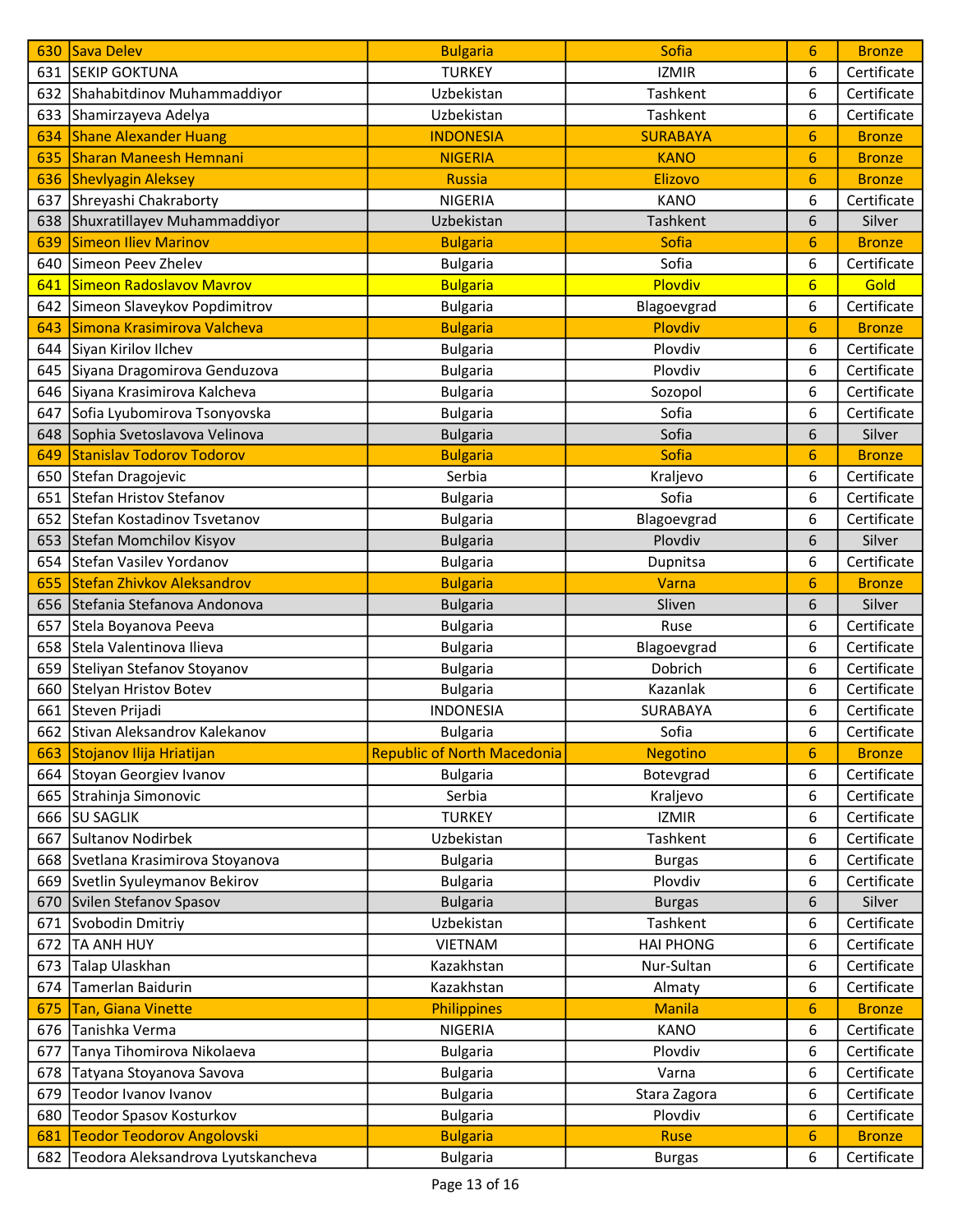| 683 | Teodora Aleksandrova Nosikova     | <b>Bulgaria</b>  | Sofia                | 6               | Certificate   |
|-----|-----------------------------------|------------------|----------------------|-----------------|---------------|
|     | 684 Teodora Kalinova Hristova     | <b>Bulgaria</b>  | Vratsa               | 6               | Certificate   |
| 685 | Teodora Rosenova Nedyalkova       | <b>Bulgaria</b>  | Sofia                | 6               | Silver        |
| 686 | Thoriq Alvaro Keita               | <b>INDONESIA</b> | <b>JAKARTA</b>       | 6               | Silver        |
| 687 | Timofei Tuchkovskiy               | Kazakhstan       | Almaty               | 6               | Certificate   |
| 688 | Timona Lyubenova Trakhnova        | <b>Bulgaria</b>  | Panagyurishte        | 6               | Certificate   |
| 689 | Timur Kilybayev                   | Kazakhstan       | Almaty               | 6               | Silver        |
| 690 | Todor Stoimenov Ayvazov           | <b>Bulgaria</b>  | Sofia                | 6               | Certificate   |
| 691 | Todor Velinov Velikov             | <b>Bulgaria</b>  | Veliko Tarnovo       | 6               | Certificate   |
| 692 | Tolanbayev Abdulloh               | Uzbekistan       | Tashkent             | 6               | Certificate   |
| 693 | Toma Kostadinov Tomov             | <b>Bulgaria</b>  | Sofia                | 6               | Certificate   |
| 694 | <b>Toma Ventsislavov Raev</b>     | <b>Bulgaria</b>  | Varna                | 6               | <b>Bronze</b> |
|     | 695   TRAN HOANG THUY DUONG       | <b>VIETNAM</b>   | <b>HAI PHONG</b>     | 6               | Certificate   |
| 696 | <b>TRAN NGUYEN MINH NGOC</b>      | <b>VIETNAM</b>   | <b>HO CHI MINH</b>   | 6               | <b>Bronze</b> |
| 697 | <b>TRUONG HAI NAM</b>             | <b>VIETNAM</b>   | <b>HAI PHONG</b>     | 6               | Silver        |
| 698 | <b>TRUONG TUAN KIET</b>           | <b>VIETNAM</b>   | <b>KHANH HOA</b>     | 6               | Certificate   |
| 699 | Tsvetelina Antonova Krasteva      | <b>Bulgaria</b>  | <b>Burgas</b>        | 6               | Certificate   |
|     | 700 Tsvetelina Vasileva Yordanova | <b>Bulgaria</b>  | Dupnitsa             | 6               | Certificate   |
| 701 | Tsvetomir Petrov Ivanov           | <b>Bulgaria</b>  | Varna                | 6               | Certificate   |
| 702 | Tsvetomir Radoslavov Dzhundzhev   | <b>Bulgaria</b>  | Sofia                | 6               | Silver        |
| 703 | Ugonna Nnamdi Kanu                | <b>NIGERIA</b>   | <b>ABUJA</b>         | 6               | Certificate   |
| 704 | Urrea, Gillienne Nicole           | Philippines      | <b>Batangas City</b> | 6               | <b>Bronze</b> |
| 705 | Uy, Darren Angelo                 | Philippines      | <b>Quezon City</b>   | 6               | <b>Bronze</b> |
| 706 | Uy, Henry Lorenz                  | Philippines      | Manila               | 6               | Certificate   |
| 707 | UY, ZION SKYE EARL CARMELO        | Philippines      | <b>Quezon City</b>   | $6\overline{6}$ | Gold          |
| 708 | Valentin Atanasov Angelov         | <b>Bulgaria</b>  | Veliko Tarnovo       | 6               | Certificate   |
| 709 | Valentin Dimitrov Petrunov        | <b>Bulgaria</b>  | Pleven               | 6               | Certificate   |
| 710 | Valentin Nikolaev Stanchev        | <b>Bulgaria</b>  | Dimitrovgrad         | $6\overline{6}$ | Gold          |
| 711 | Vargas, Ryan Raphael              | Philippines      | <b>Mandaue City</b>  | 6               | <b>Bronze</b> |
| 712 | Vasil Bonchev Radev               | <b>Bulgaria</b>  | Kazanlak             | 6               | Certificate   |
| 713 | Vasil Kaloyanov Petrov            | <b>Bulgaria</b>  | Sliven               | 6               | Certificate   |
| 714 | <b>Vasil Simeonov Zhelev</b>      | <b>Bulgaria</b>  | Varna                | 6               | <b>Bronze</b> |
|     | 715 Vasile Briana                 | Romania          | <b>Bucharest</b>     | 6               | Silver        |
| 716 | Vasilije Bozovic                  | Montenegro       | Bar                  | 6               | Certificate   |
| 717 | <b>Vayan Yankov Yankov</b>        | <b>Bulgaria</b>  | <b>Burgas</b>        | 6               | <b>Bronze</b> |
| 718 | Velimir Velimirov Ivanovich       | <b>Bulgaria</b>  | Varna                | 6               | Certificate   |
| 719 | Velislava Borislavova Colova      | <b>Bulgaria</b>  | Dimitrovgrad         | 6               | Certificate   |
| 720 | Velizar Boyanov Dinkin            | <b>Bulgaria</b>  | Plovdiv              | 6               | Certificate   |
| 721 | Velizar Zaprinov Kotov            | <b>Bulgaria</b>  | Haskovo              | 6               | Certificate   |
| 722 | Ventsislav Slavchev Slavov        | <b>Bulgaria</b>  | Yambol               | 6               | Certificate   |
| 723 | Veronika Dobromirova Taneva       | <b>Bulgaria</b>  | Sofia                | 6               | <b>Bronze</b> |
| 724 | Veronika Rumenova Dimitrova       | <b>Bulgaria</b>  | Varna                | 6               | <b>Bronze</b> |
| 725 | Vesela Andreyanova Atanasova      | <b>Bulgaria</b>  | Plovdiv              | 6               | Certificate   |
| 726 | Veselin Nedyalkov Arbov           | <b>Bulgaria</b>  | Botevgrad            | 6               | Certificate   |
| 727 | Viara Plamenova Pencheva          | <b>Bulgaria</b>  | Gabrovo              | 6               | Certificate   |
| 728 | Victoria Ilieva Budeva            | <b>Bulgaria</b>  | Plovdiv              | 6               | Silver        |
| 729 | Victoria Krassimirova Popova      | <b>Bulgaria</b>  | Sofia                | 6               | Certificate   |
| 730 | Viernes, Juan Sebastian           | Philippines      | Makati City          | 6               | Silver        |
| 731 | <b>Viktor Danailov Botev</b>      | <b>Bulgaria</b>  | Sofia                | 6               | <b>Bronze</b> |
| 732 | Viktor Georgiev Krastev           | <b>Bulgaria</b>  | Ruse                 | 6               | Certificate   |
| 733 | Viktor Georgiev Zhivkov           | <b>Bulgaria</b>  | Botevgrad            | 6               | Certificate   |
| 734 | Viktor Miroslavov Mitev           | <b>Bulgaria</b>  | Ruse                 | 6               | Certificate   |
|     | 735 Viktor Nikolaev Vidinov       | <b>Bulgaria</b>  | Varna                | 6               | Certificate   |
|     |                                   |                  |                      |                 |               |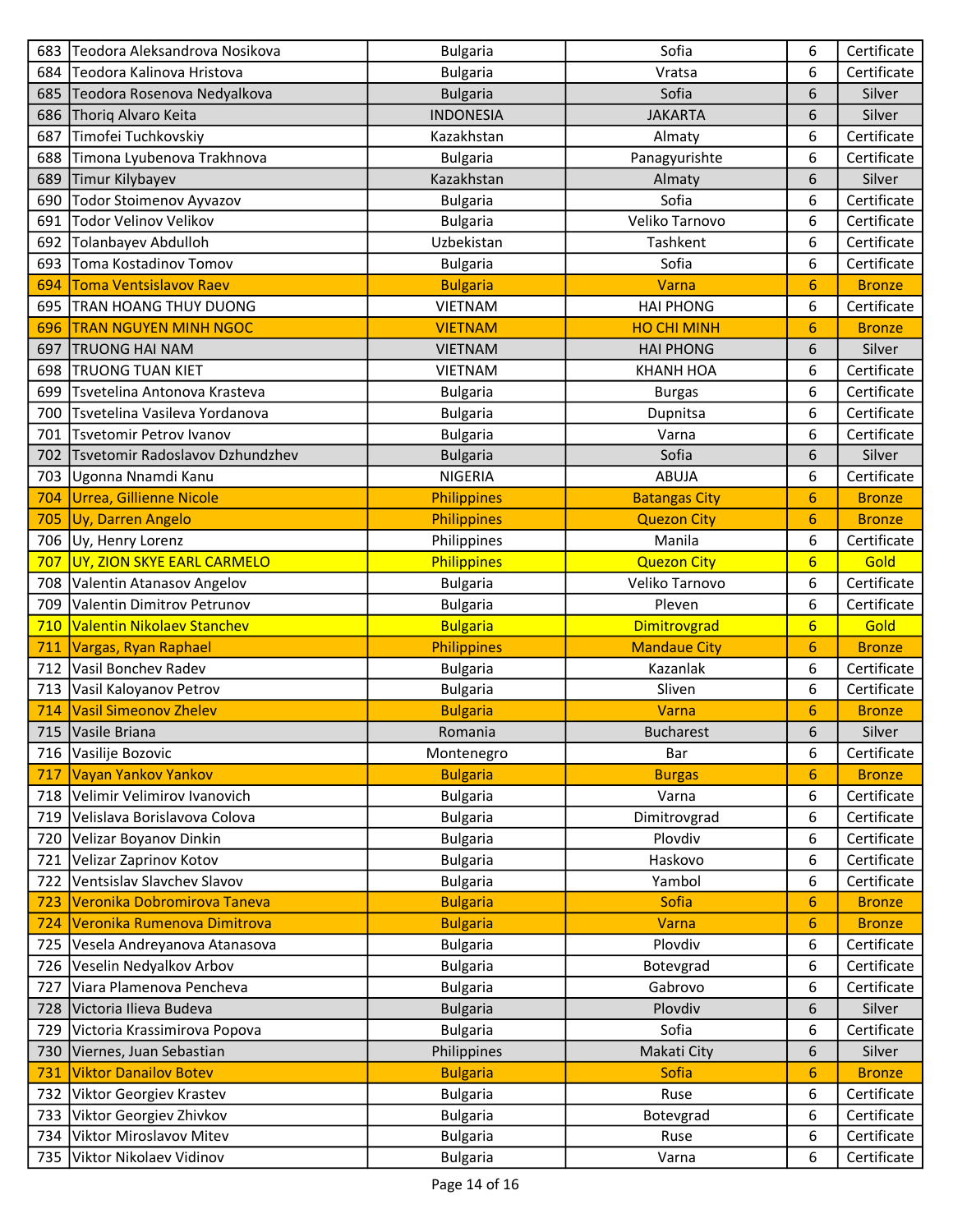|            | 736 Viktor Oleg Nesterenko      | <b>Bulgaria</b>             | Plovdiv             | 6                | Certificate   |
|------------|---------------------------------|-----------------------------|---------------------|------------------|---------------|
| 737        | <b>Viktor Radevic</b>           | Montenegro                  | <b>Bar</b>          | 6                | <b>Bronze</b> |
| 738        | Viktor Rakovic                  | Montenegro                  | Bar                 | 6                | Certificate   |
| 739        | Viktor Teodorov Kralev          | <b>Bulgaria</b>             | Sofia               | 6                | Certificate   |
| 740        | Viktor Velinov Stratev          | <b>Bulgaria</b>             | Varna               | 6                | Certificate   |
| 741        | Viktor Zlatomirov Manchorov     | <b>Bulgaria</b>             | Sofia               | 6                | Certificate   |
| 742        | <b>Viktor Valentinov Stanev</b> | <b>Bulgaria</b>             | <b>Ruse</b>         | $6\overline{6}$  | Gold          |
| 743        | Viktoria Antonova Petrova       | <b>Bulgaria</b>             | Blagoevgrad         | 6                | Certificate   |
| 744        | Viktoria Dobromirova Georgieva  | <b>Bulgaria</b>             | Sofia               | 6                | Certificate   |
| 745        | Viktoria Petrova Ivanova        | <b>Bulgaria</b>             | Kazanlak            | 6                | Silver        |
| 746        | Viktoria Zdravkova Licheva      | <b>Bulgaria</b>             | Sofia               | 6                | Certificate   |
| 747        | Viktorija Vasil Duleva          | Republic of North Macedonia | Radovis             | 6                | Certificate   |
| 748        | Viktoriya Danielova Hristova    | <b>Bulgaria</b>             | Ruse                | 6                | Certificate   |
| 749        | Viktoriya Vladimirova Kehayova  | <b>Bulgaria</b>             | Plovdiv             | 6                | Certificate   |
| 750        | Violeta Yordanova Vasileva      | <b>Bulgaria</b>             | Plovdiv             | 6                | Certificate   |
| 751        | Vitomir Ivanov Dimitrov         | <b>Bulgaria</b>             | <b>Burgas</b>       | 6                | Certificate   |
| 752        | Vivian Krasimirova Argilastka   | <b>Bulgaria</b>             | Plovdiv             | 6                | Certificate   |
| 753        | <b>Vladimir Atanasov</b>        | <b>Bulgaria</b>             | Plovdiv             | 6                | <b>Bronze</b> |
| 754        | Vladimir Dimitrov Dimitrov      | <b>Bulgaria</b>             | Kazanlak            | 6                | Certificate   |
| 755        | Vladimir Nikolov Tsonkov        | <b>Bulgaria</b>             | Sofia               | 6                | Certificate   |
| 756        | Vladimir Simeonov Valov         | <b>Bulgaria</b>             | Sofia               | 6                | Certificate   |
| 757        | Vladimir Vladimirovich Dyagay   | <b>Bulgaria</b>             | Sofia               | 6                | Certificate   |
| 758        | Vladimir Vucinic                | Serbia                      | Kraljevo            | 6                | Certificate   |
| 759        | Vladislav Borisov Dushanov      | <b>Bulgaria</b>             | Sofia               | 6                | Silver        |
| 760        | Vladislav Nikolaev Vezyov       | <b>Bulgaria</b>             | Plovdiv             | 6                | Certificate   |
| 761        | Vladislav Stanislavov Peev      | <b>Bulgaria</b>             | Botevgrad           | 6                | Certificate   |
| 762        | Vladislav Yordanov Kanov        | <b>Bulgaria</b>             | Sofia               | 6                | Certificate   |
| 763        | Volkova Varvara                 | Russia                      | Elizovo             | 6                | Certificate   |
| 764        | <b>VU HA PHUONG</b>             | <b>VIETNAM</b>              | <b>HAI PHONG</b>    | 6                | <b>Bronze</b> |
| 765        | <b>VU PHAM PHUONG LINH</b>      | <b>VIETNAM</b>              | <b>HANOI</b>        | 6                | Certificate   |
| 766        | <b>VU PHUONG HA</b>             | <b>VIETNAM</b>              | <b>HAI PHONG</b>    | 6                | Certificate   |
| 767        | VU THI NGOC DUNG                | <b>VIETNAM</b>              | <b>HAI PHONG</b>    | 6                | Certificate   |
|            | <b>768   VU TUE THANH</b>       | <b>VIETNAM</b>              | <b>HAI PHONG</b>    | 6                | <b>Bronze</b> |
|            | 769 Vyara Boyanova Mutafchieva  | <b>Bulgaria</b>             | <b>Burgas</b>       | 6                | Certificate   |
|            | 770   Xamzayev Bilol            | Uzbekistan                  | Tashkent            | 6                | Silver        |
| 771        | Xashimova Muborak               | Uzbekistan                  | <b>Tashkent</b>     | 6                | <b>Bronze</b> |
| <u>772</u> | YAGIZ KARAPINAR                 | <b>TURKEY</b>               | <b>IZMIR</b>        | $6\phantom{1}6$  | Gold          |
| 773        | Yana Vasileva Vasileva          | <b>Bulgaria</b>             | Sofia               | 6                | Silver        |
| 774        | Yana Vasileva Vasileva          | <b>Bulgaria</b>             | Blagoevgrad         | 6                | Certificate   |
| 775        | Yana Yasen Popova               | <b>Bulgaria</b>             | Sofia               | 6                | Certificate   |
| 776        | Yanitsa Petrova Zapryanova      | <b>Bulgaria</b>             | Plovdiv             | 6                | <b>Bronze</b> |
| 777        | Yavor Ivaylov Petkov            | <b>Bulgaria</b>             | Vidin               | 6                | Certificate   |
| 778        | <b>Yavor Raychev</b>            | <b>Bulgaria</b>             | Sofia               | $6\overline{6}$  | Gold          |
| 779        | Yeskendir Batyrkhan             | <b>Kazakhstan</b>           | <b>Nur-Sultan</b>   | $\overline{6}$   | <b>Bronze</b> |
| 780        | Yigithan Ozyer                  | <b>Turkey</b>               | Istanbul            | $\boldsymbol{6}$ | <b>Bronze</b> |
| 781        | Yoan Ivan Dashev                | <b>Bulgaria</b>             | Sveti Vlas          | 6                | Certificate   |
| 782        | Yoan Nikolaev Mihaylov          | <b>Bulgaria</b>             | <b>Stara Zagora</b> | $6\phantom{1}6$  | Gold          |
| 783        | Yoan Yulianov Nikolov           | <b>Bulgaria</b>             | Blagoevgrad         | 6                | Certificate   |
| 784        | Yoana Biserova Dimitrova        | <b>Bulgaria</b>             | Plovdiv             | 6                | Silver        |
| 785        | Yoana lankova Ivanova           | <b>Bulgaria</b>             | Plovdiv             | 6                | Certificate   |
| 786        | Yoana Kamenova Staneva          | <b>Bulgaria</b>             | Plovdiv             | $6\phantom{a}$   | Gold          |
| 787        | Yoana Plamenova Mladenova       | <b>Bulgaria</b>             | Sofia               | $6\phantom{1}6$  | Gold          |
|            | 788 Yoana Tihomirova Petrovska  | <b>Bulgaria</b>             | Botevgrad           | 6                | Certificate   |
|            |                                 |                             |                     |                  |               |